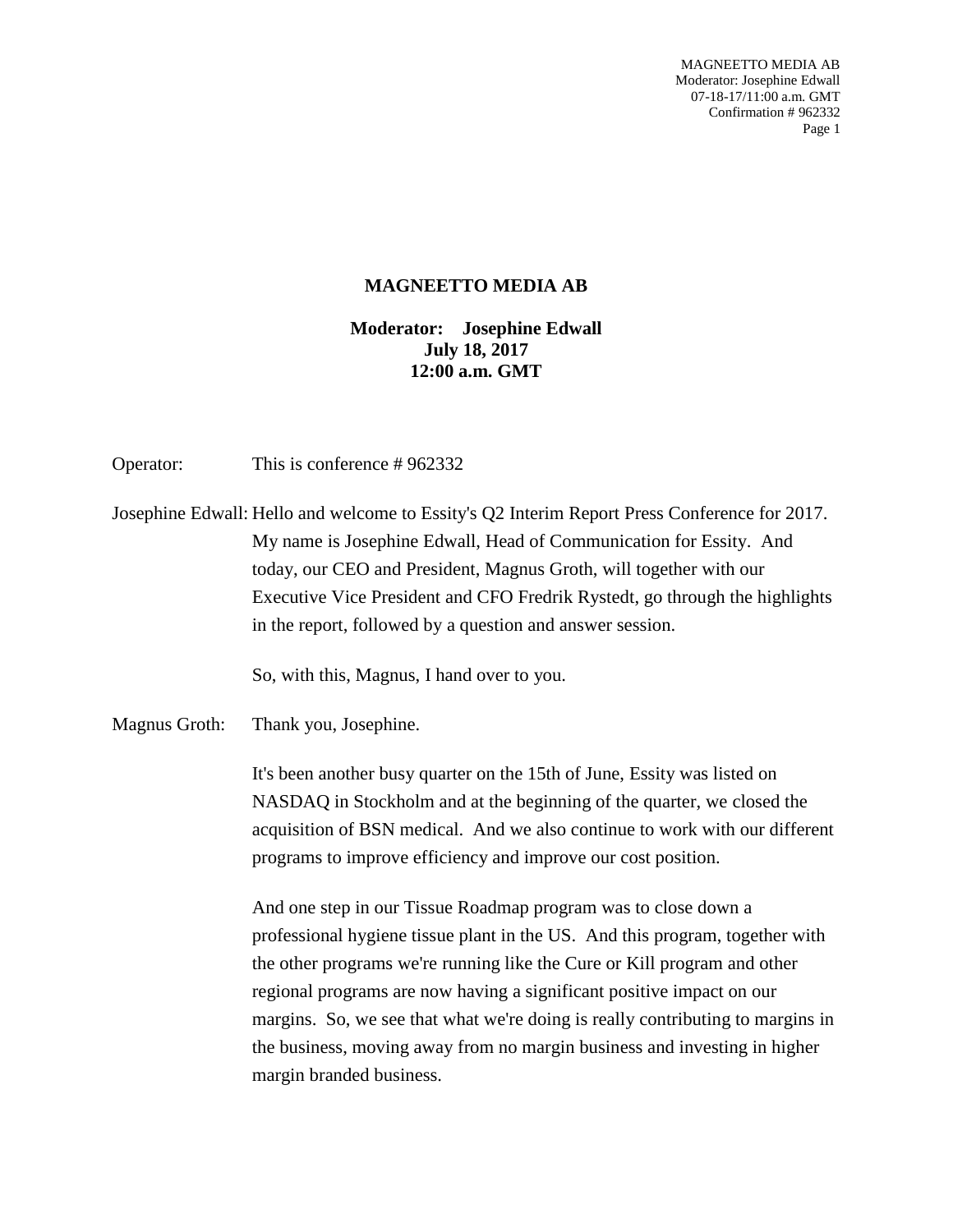And this is necessary at the time when we see challenging market conditions with slower growth, increasing competition and increasing raw material prices that we are mitigating through these programs, but also in other ways, of course not the least to enhance growth through innovation. And this last quarter, we have a record high number of launches, 18 all together and I'll get back to this, but of course, this is essential for our growth going forward into the second half of this year.

A brief overview of the numbers, net sales increased by 12.7 percent and adjusted EBITA by 17 percent. Looking at organic sales and organic adjusted EBITA, they were flat in the period. The adjusted EBITA margin improved by 40 basis points and we continue to see a very strong cash flow. And the reasons why it's down here 20 percent was that we had a unusually high cash flow during the second quarter this year, but this is also a good number.

Adjusted return on capital employed is 13.7, which is down somewhat lower than the number you've in the report. And what we've done here is we have done an estimate of what the full year acquisition of BSN will be on return on capital employed, so this is comparable then to our target of 15 percent, which shows that we still have some way to go in this area.

Earnings per share, 2.39 and adjusted earnings per share, so excluding items affecting comparability and amortization of intangibles from the acquisition of BSN was 3.06. And both these numbers are quite high earnings per share in a individual quarter, even looking back when it – comparing to the old SCA, so a quite strong EPS in the quarter.

Getting back to innovations, I'd like to highlight a few of the 18 launches during the quarter. First of all, I think I showed you some Lotus baby pants at the last quarterly report and they are now launched. We are very, very happy with the progress. And already after three months, we have a market share in France of over 6 percent. Of course, this is being now promoted as we're introducing for the first time in many years around baby product in Europe, but so far we – it's working ahead of our expectations, so very satisfied with that.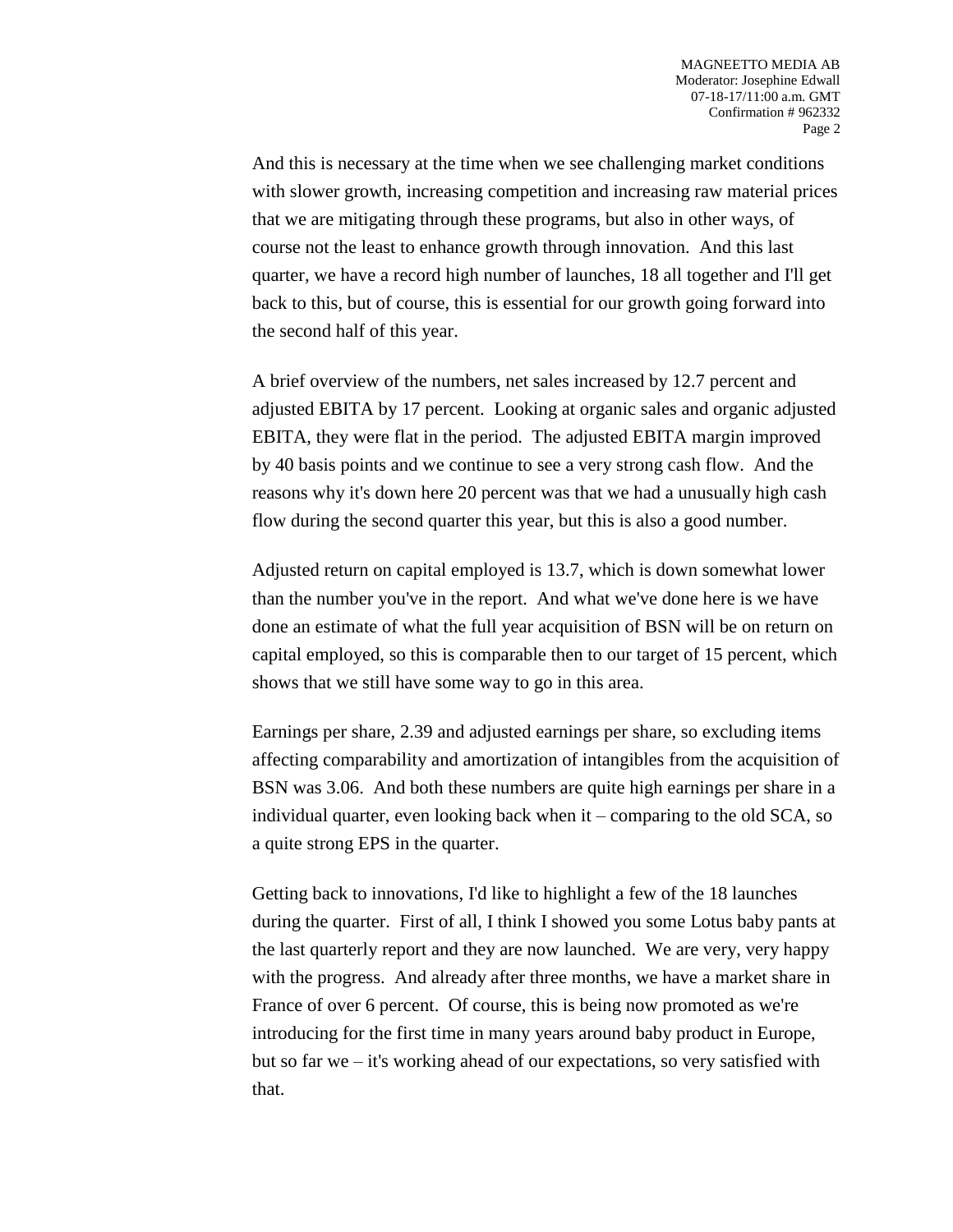Three other important innovations on this slide are all related to our TENA Incontinence Care business, so it's TENA Intimates, TENA Lady Pants and a new product for men. And this is something that we've been working with for years to really improve our assortment on the retail side to fight against our main competitors in this area and to start regaining market share in retail in Europe. So, these three launches will be significant for also our growth plans going forward into the second half of the year.

Getting into some numbers then and starting with Personal Care, net sales increased 28.8 percent. Excluding the currency effect and BSN, sales was flat. EBITA increased 50 percent, of course, assisted by the acquisition of BSN, higher volumes and cost savings. We saw improved profitability in incontinence products in North America. And as you know, we were really challenged there for a number of years, but not only do we see now high margins, but also increasing growth there.

And a very positive effect from exiting the Baby Care business in Mexico and the Hygiene business in India that we have previously announced.

Offsetting this were higher raw material costs and investments in increased marketing activities. The adjusted EBITA margin is close to 15 percent, which is then an improvement with over 200 basis points.

Digging into the different regions and product segments, again we had a negative impact on growth of about 1 percent from the decisions to close our businesses in Mexico and India. Looking at the mature markets in Western Europe, we continue to see good growth for Baby Care and higher sales for Feminine Care.

We have flat sales for Incontinence Products. And this is something we've been seeing now for a number of quarters that we have good growth in retail, slower growth in healthcare. We expect to see a better tender balance on the healthcare side throughout the second half of this year, which should assist growth in this area going forward. And in North America, as I mentioned, higher sales for incontinence products.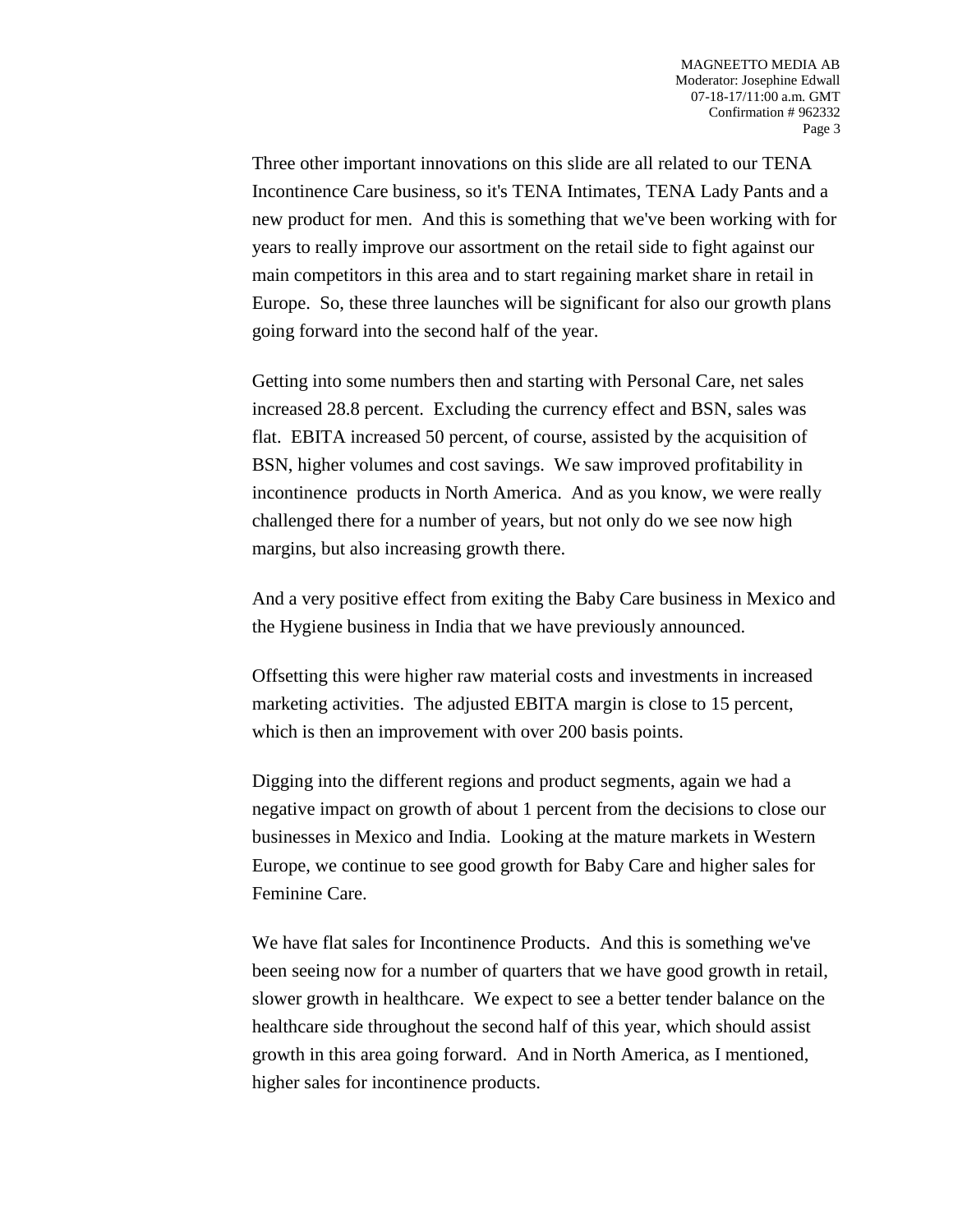In the emerging markets, Latin America looks unusually low with 0 percent growth there, but this is again, to the largest extent, due to the closure of our baby business in Mexico, which has a positive impact on margins.

Russia continues to struggle, but we are now re-launching our complete baby assortment. And throughout the end of the quarter, we started to see a pick up again in the baby business in Russia.

And in Asia, we had a slow quarter, mostly for seasonal reasons.

Medical Solutions is now included in our Personal Care business and through the acquisition of BSN Medical, which was consolidated on the 3rd of April, so it's our first quarter with BSN included. We've had our successful start of the integration. The new organization is in place. The new strategy is in place. We are starting to see the first savings, mostly from overheads coming out from the integration, so all running according to plan.

In the (third) – second quarter, organic sales decreased by 0.7 percent, however we had some difficult comparables here. BSN is a business that's heavily dependent on invoicing days and we had approximately 4 percent lower invoicing days during this quarter this year, compared to same quarter last year.

The adjusted EBITA margin was 17.1 percent and also the margin was impacted by a number of temporary issues, the first one being integration that were not taken in items affecting comparability, affecting the margin with 1.5 percent negatively approximately. We decided to discontinue the Venezuelan business of BSN, which has a negative impact of approximately 1 percent and also then the negative impact from lower absorption of the lower invoicing days I already spoke about.

So, taking all of this into account, looking forward, we expect BSN to improve both on topline and on EBITA going forward in coming quarters.

Consumer Tissue, our second segment, net sales increased 4 percent. Organic sales was flat and adjusted EBITA decreased by 6 percent. And this is one of the two segments really heavily affected by higher raw materials and energy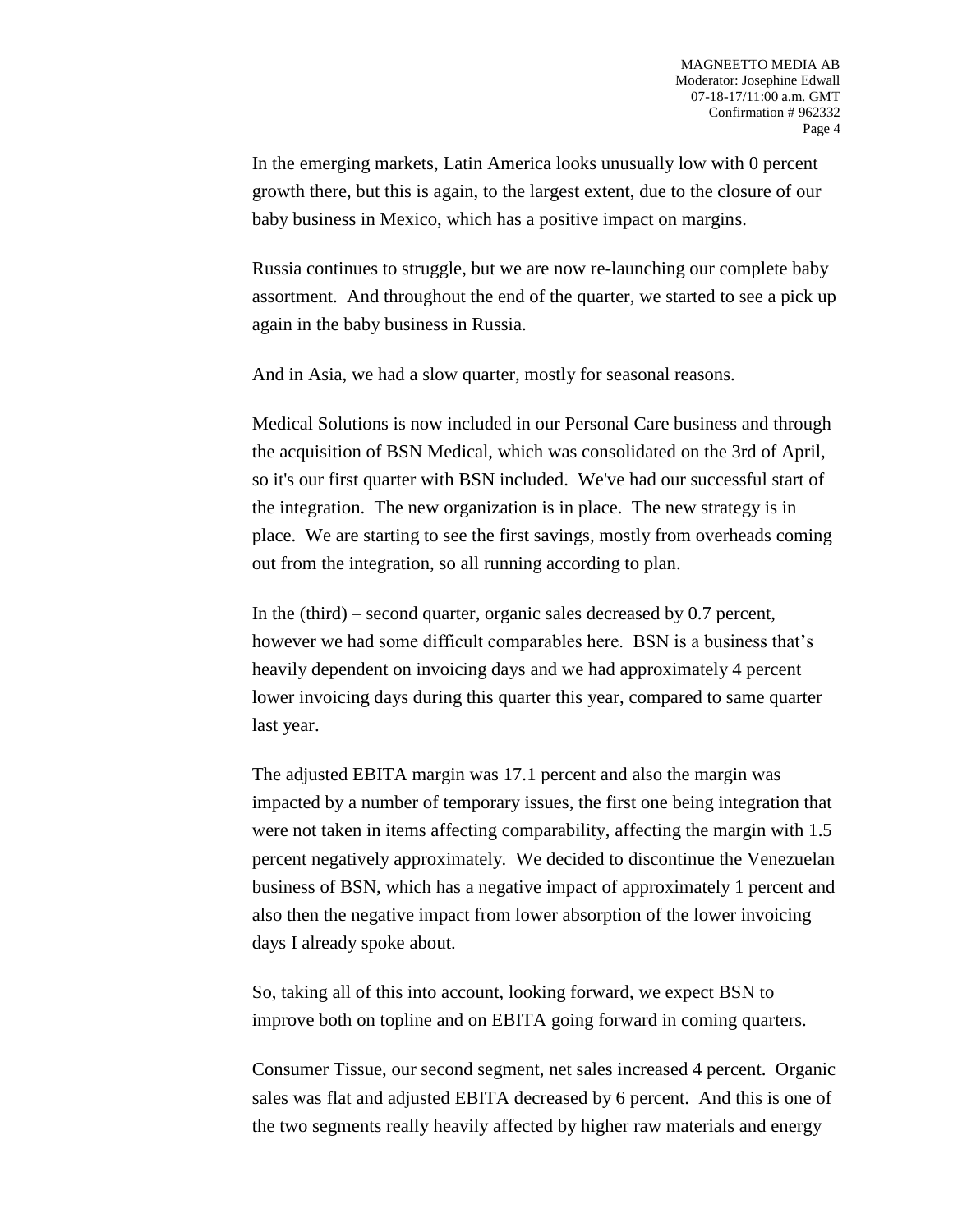costs, especially in China during this quarter, but to an increasing extent and also into the next quarter in Europe.

This was offset in a positive way by higher volumes and significant cost savings. Fredrik will talk more about that. The adjusted EBITA margin at 9.7 percent was down 100 basis points, so we are able to compensate for a part of the higher raw material costs, but not all of it.

Behind this, not visible in this quarter is also a real improvement in our product mix, especially in Europe, where we are continuing to leave lower margin, lower value added sales like mother reels and private label business, while we see really good growth in the branded part of our European tissue business, so again prioritizing margin over growth at this point in time to prepare for the future.

In the growth, there was little difference in both price mix and volume. In Western Europe, lower sales due to lower prices and again, the lower sales on mother reels as I mentioned. And in emerging markets, relatively good growth, even though Latin America was somewhat lower than expected. We see a worsening macro economic development in Latin America going forward, so we are making new plans for getting back to high growth number in the second half of the year in Latin America. That's a high priority for us.

Third and final segment, Professional Hygiene that we used to call Away from Home with the Tork brand, net sales increased 6.1. And here we also see an organic sales increase of .8 percent. Adjusted EBITA decreased by 2 percent – again, higher raw material costs. And here we saw significantly higher recovered paper prices. And as you know, that's the biggest input cost we have for the Professional Hygiene Tissue and especially in North America.

We also saw lower volumes again, due to our ambition to improve our product mix and higher energy costs. Offsetting this, better price mix and cost savings. Adjusted EBITA margin down 110 basis points to 13.4 percent.

Other organic sales increase, the price mix was 2.6 percent, so we're really seeing here that the premiumization that we're working with both in all our – in all our categories and segments, but also in Consumer Tissue and in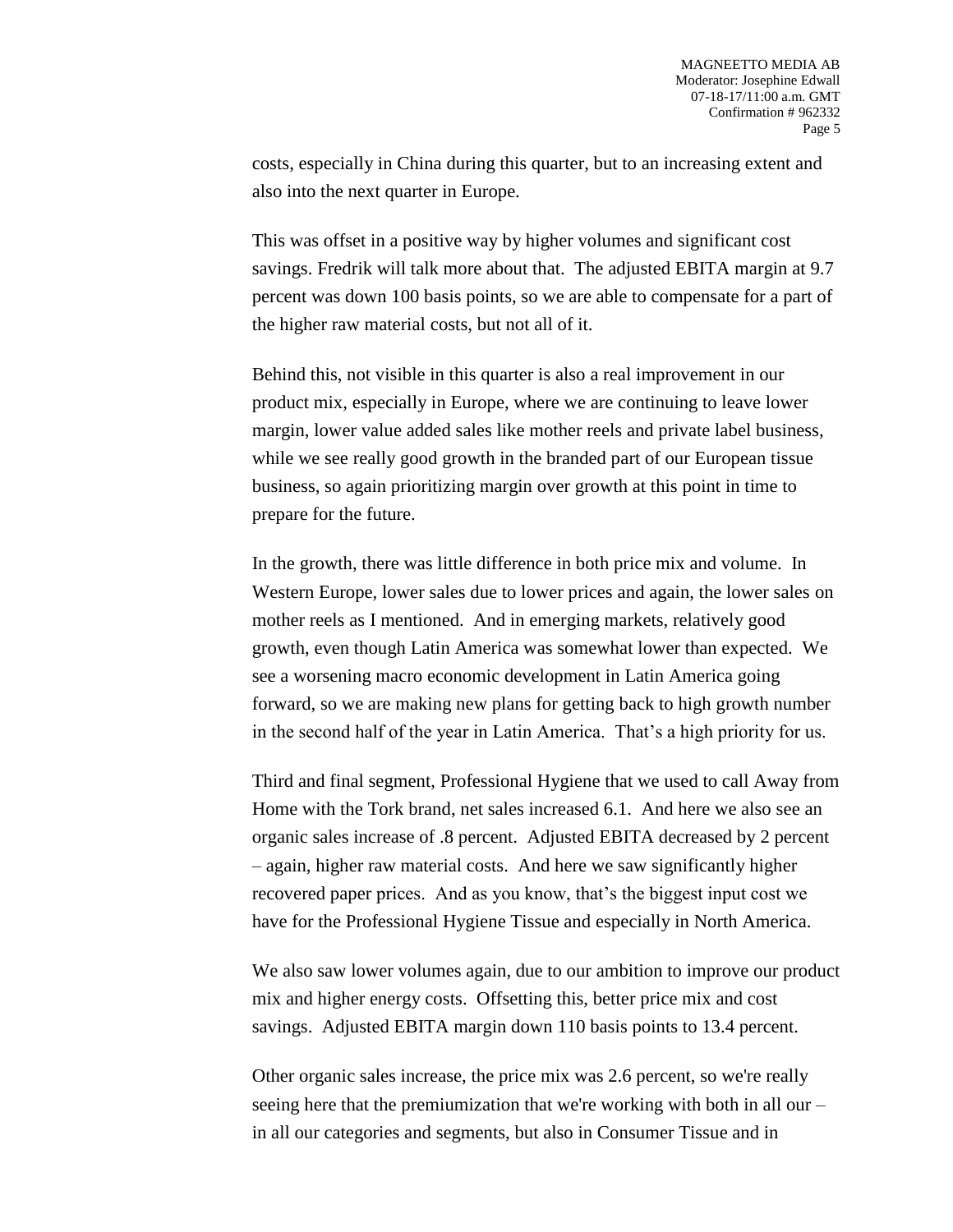Professional Hygiene it's really working, so we are willing to give up some volume to move up into more premium types of tissue and you can see the effect here.

In the mature markets, we had lower sales in Western Europe and in North America, but a positive price mix in both regions, while we had really, really strong growth in emerging markets. And historically, this has been a small part of the emerging markets of our Professional Hygiene business, but as you can see, there in the graph, it now accounts for 17 percent of the Professional Hygiene business, so it's becoming a more significant part of that mix, which of course, is something that we're striving for.

So, with that brief overview, I'd like to hand over to you Fredrik.

Fredrik Rystedt: Yes, thank you, Magnus.

I will give a few comments on the financial figures and just briefly on the – on the net sales. (So), as you can see from the report, we grew by almost 13 percent in the quarter, so a good nominal growth, but of course organic growth was close to flat.

Price mix, I'll come back to that in the results a little bit more, but we have a good price, particularly in Professional Hygiene and more or less flat on aggregate level on Consumer Tissue and then of course, slightly down in the Personal Care side.

Volume, just the opposite, so Professional Hygiene there, actually lower volumes and the others roughly flat. And as you can see, of course, BSN contributing quite significantly to the growth of the group with over 8 percent and the weaker Swedish krona, also contributing.

So, if you look at the EBITA, you can see we've had a very, very strong contribution here from – in the organic side of the business from price mix, from volume and not least also from the cost savings. So, I'll talk a little bit about that, but if you look at the total increase of 17 percent, you can see of course, that also BSN here contributed with a 359 million, so a significant contribution to the overall profit of the group.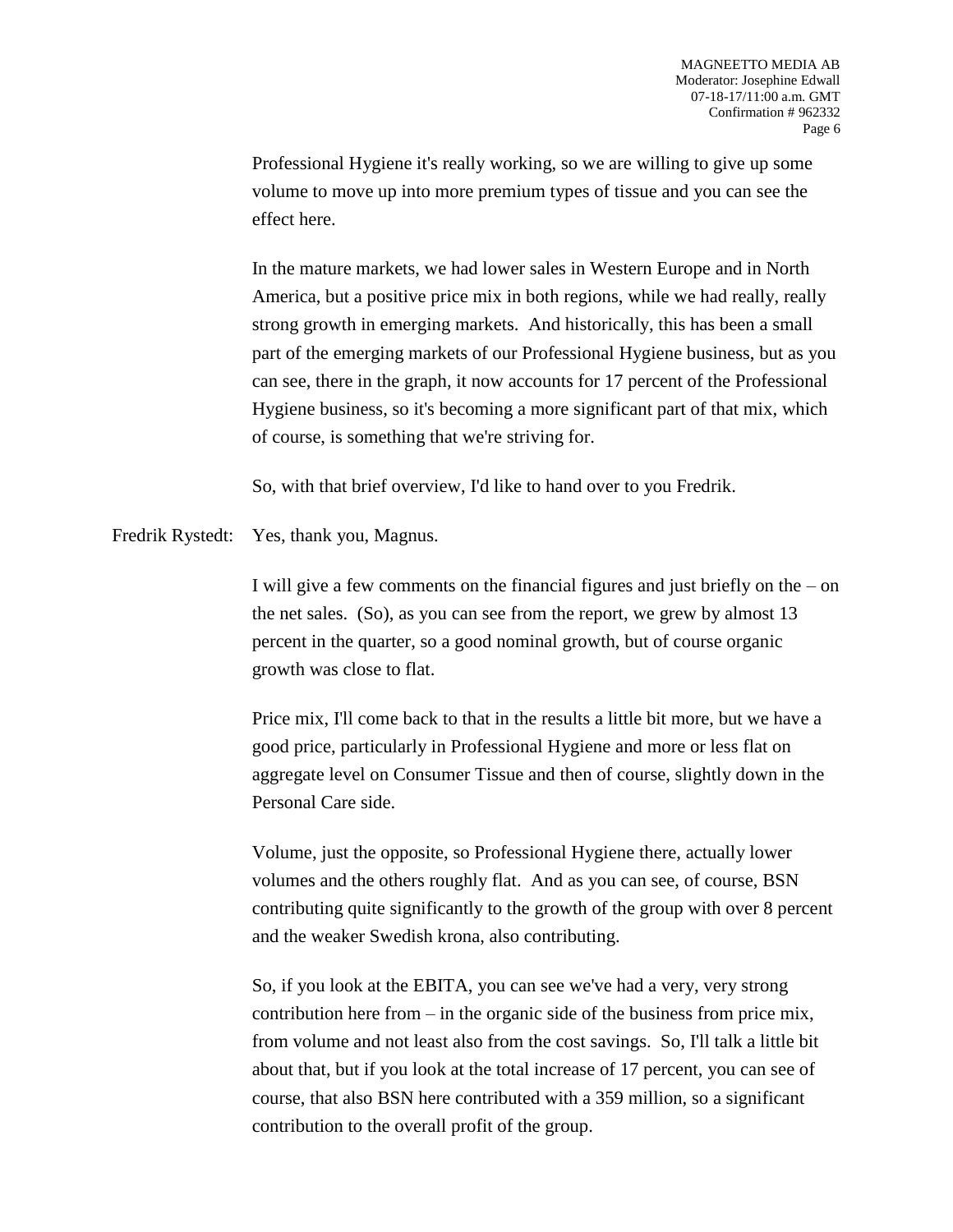Looking at these components, price mix, volume and the cost savings, first of all, if you look at the different parts, Magnus has alluded to it, Professional Hygiene had a actually a very, very good development in terms of both price and mix. So, on the pricing side, we managed – so we flagged that during the last Q1 presentation, we said that we were trying to increase prices in the North American market and we have done that, perhaps somewhat earlier than anticipated.

So, that was a strong point. And we also had good mix, improvement both in Europe and in North America, so a good performance just generally in Professional Hygiene.

Consumer Tissue, price mix is zero here and there is a lot of moving parts, so if we look at the pricing picture, outside of Europe, generally positive. So, we've increased prices somewhat in Asia. We've done that also in Latin America.

But if we look at Europe, Magnus mentioned it, we have invested much more in branded growth, which is a positive impact. But maybe contrary to what would one – what one would believe in the – in the landscape of higher raw material cost, price pressure is still high as we have reported, previously. So, the competitive pricing is actually quite intense still. And perhaps that's also there because of anticipation of lower future pulp prices, but clearly still a high – a higher price pressure on the Consumer Tissue market in Europe.

Overall, for Consumer Tissue, the impact is flat, with both mix and the price increases in Latin America and price decreases in Europe.

Personal Care, a bit of mix here as well, so price increases in Latin America and we have a continued high price pressure on the healthcare (inco) side on the European market as we've had also previously. The volume side, just the opposite as I mentioned, Professional Hygiene. And here we have left contracts in the Professional Hygiene space, particularly in North America, but also elsewhere.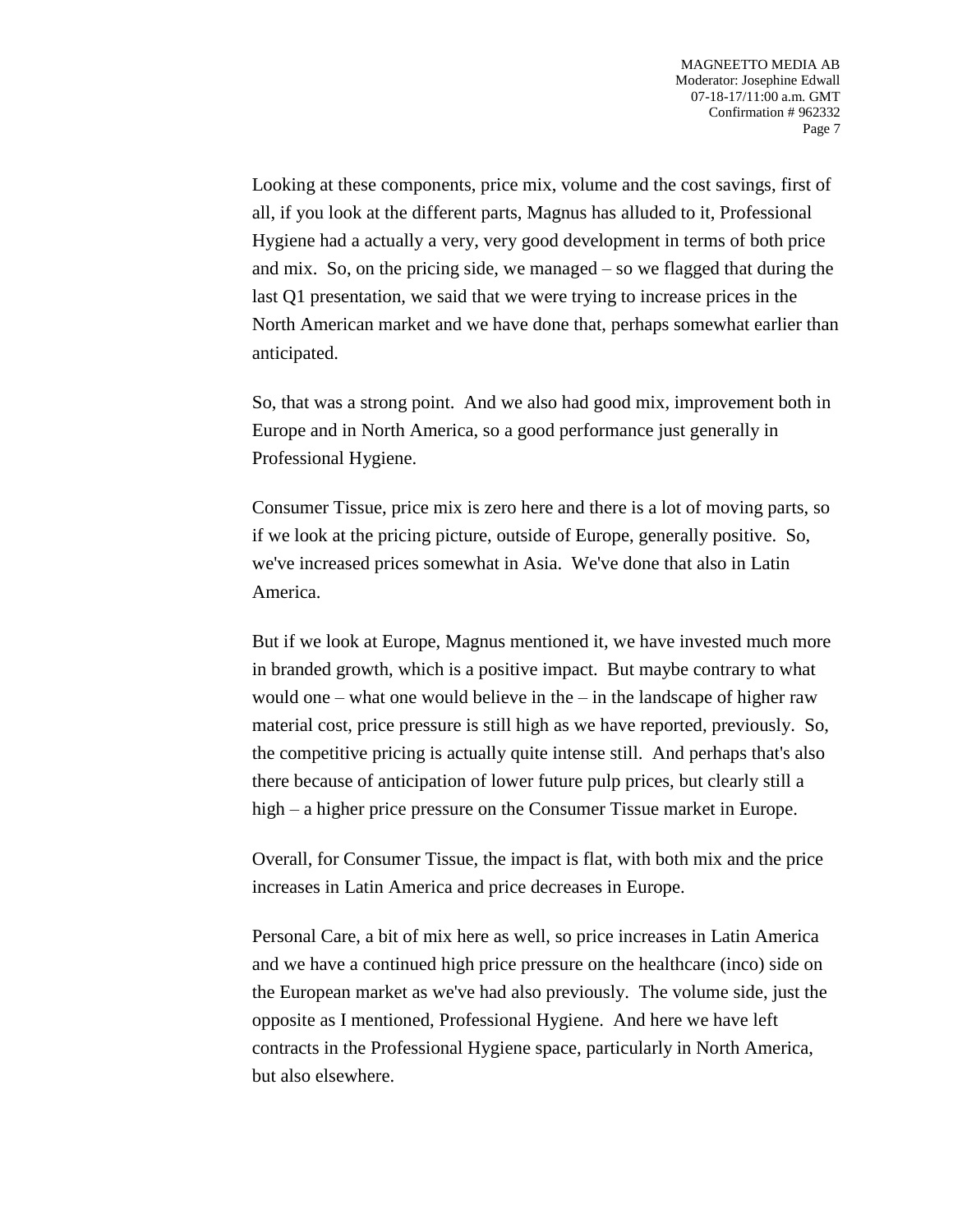So, this had had a negative volume impact. So, if you look at the overall organic growth, for Professional Hygiene, it's very clear that we have gone for higher price, higher mix, but lower volume.

For the others, largely flat with various variances on a regional basis.

I talked about the cost savings and I'll do that before the raw materials. So, it's very, very strong quarter. You've seen here from the numbers, SEK 320m, as you can see, it's very strong. If you remember, we had a bit over SEK 200m last quarter. And this is unusually strong. This comes from many, many different sources, material rationalization.

We've had things like waste management. We've had price negotiations in more general terms. And of course, not least, the restructuring that we have talked about so much before. So, in the – unusually strong, but we're very, very happy with what we have achieved here in this – in this field.

So, lastly on this slide, the raw materials side and you can see that it's been  $a$ how should we say, a burdensome quarter in terms of raw material and I'll come back to the future development in just a moment, but if we just look at this quarter, the impact has been very significant on the group as a whole.

So, if you look at margin impact, it's roughly about 1.6 percent margin impact for the group as a whole, not even the distributed, but all business areas will have a negative impact, or has a negative impact. So, just for Professional Hygiene – and if you compare the margins from last year, it has deteriorated but from just here, from just the raw material, the negative impact is 2.8 percent, so very, very significant. And this is all coming of course, from recovered paper, I'll show you that in a second.

But also Consumer Tissue, not least in Asia, we had a negative impact from both hardwood and also softwood pulp, with 1.7 percent, or 170 basis points, so fairly draconic in just one quarter. The oil based material – despite still having a low oil price, the oil based material has picked – they – they've picked up both SAP or super absorbent and plastic sheets, et cetera, so actually also Personal Care here has a negative impact of 0.7 percent.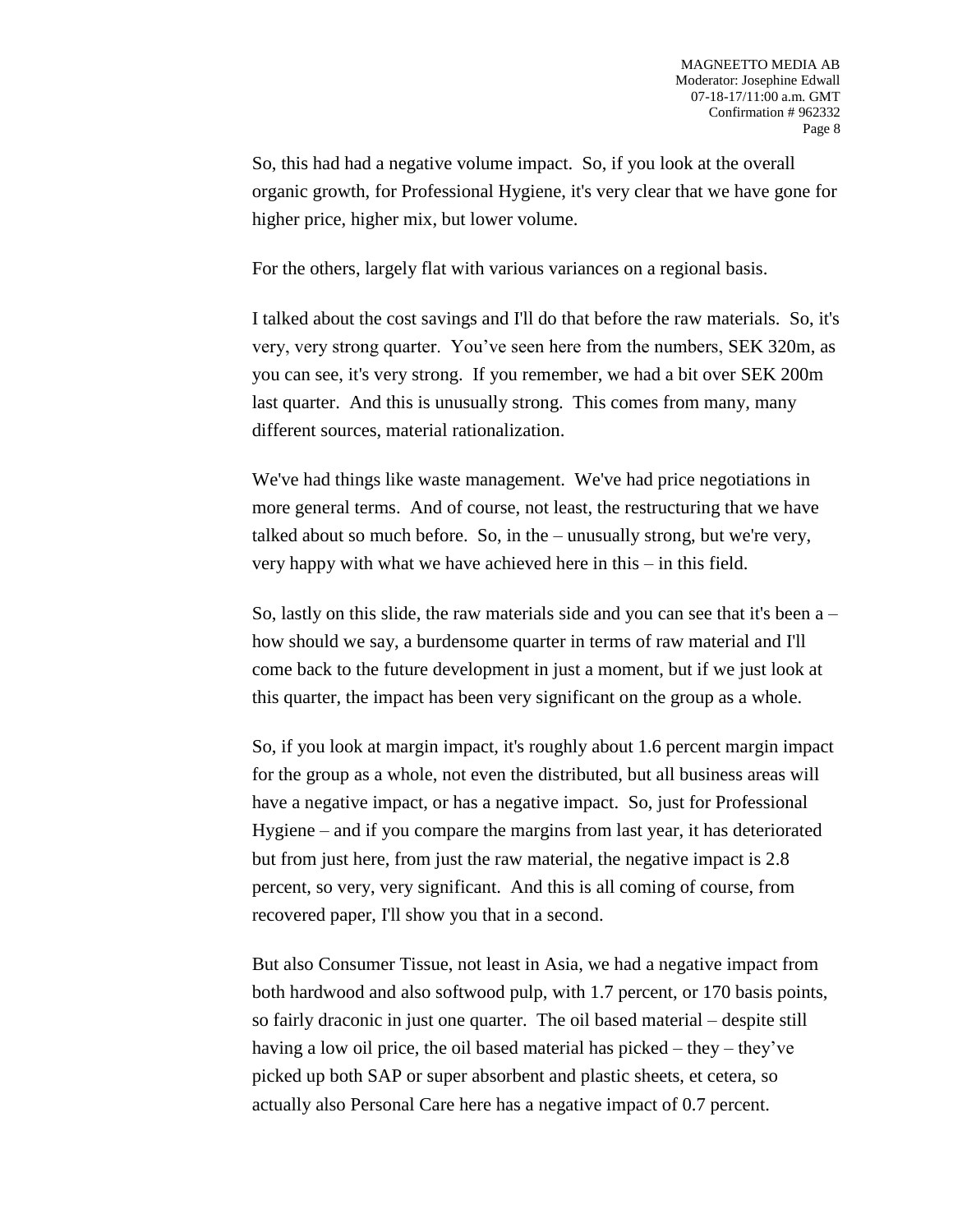So, with all of these factors, of course, we're quite pleased with the fact that we have been able to retain margins as strong as they are.

Looking at the future a little bit, as you can see on this slide, what you can see on the left hand side is sorted office paper for United States and for Europe. And of course, there are many grades, but this is the most frequently used we have. We also have other grades and actually all of the grades which everyone you look at has increased a lot.

You can see there's been some return or bounce back in United States here lately, but in all fairness, if you compare to the previous year, it's  $a - it's a$ very significant impact. And if you look at other grades, you can see the impact is even stronger. So, of course, this is something that we will live with also going forward.

If you look at the right hand side of this slide, you can see that the pulp prices have now overstepped that of last year, that happened in basically April. So, what we can see now is increasing prices, as we go forward. Whatever happens in the longer future, is difficult to say, but we are fairly convinced that for all our business areas, raw material cost in Q3 will be significantly higher. And then of course, thereafter, it's more difficult to say.

So, just a few words on cash flow. Magnus mentioned it, we're actually quite happy with this cash flow. If you look at last year, the main differences here operating surplus is of course, much stronger this year, not least because of BSN, but you can also see that working capital – we're consuming much more than we did last year, so SEK 873 million this year.

Now, for those of you who have followed us for many years, you will know that our seasonal pattern is normally looking exactly like this, so we would expect to consume roughly this amount of working capital in any given Q2 so to speak. So, this is quite normal, whilst last year, as we reported at the time, was unusually strong in various places of the group. So, this is more of a normal quarter.

If you look at working capital, last year at this point of time, we had 6.6 percent of net sales working capital. If you look at this year, we're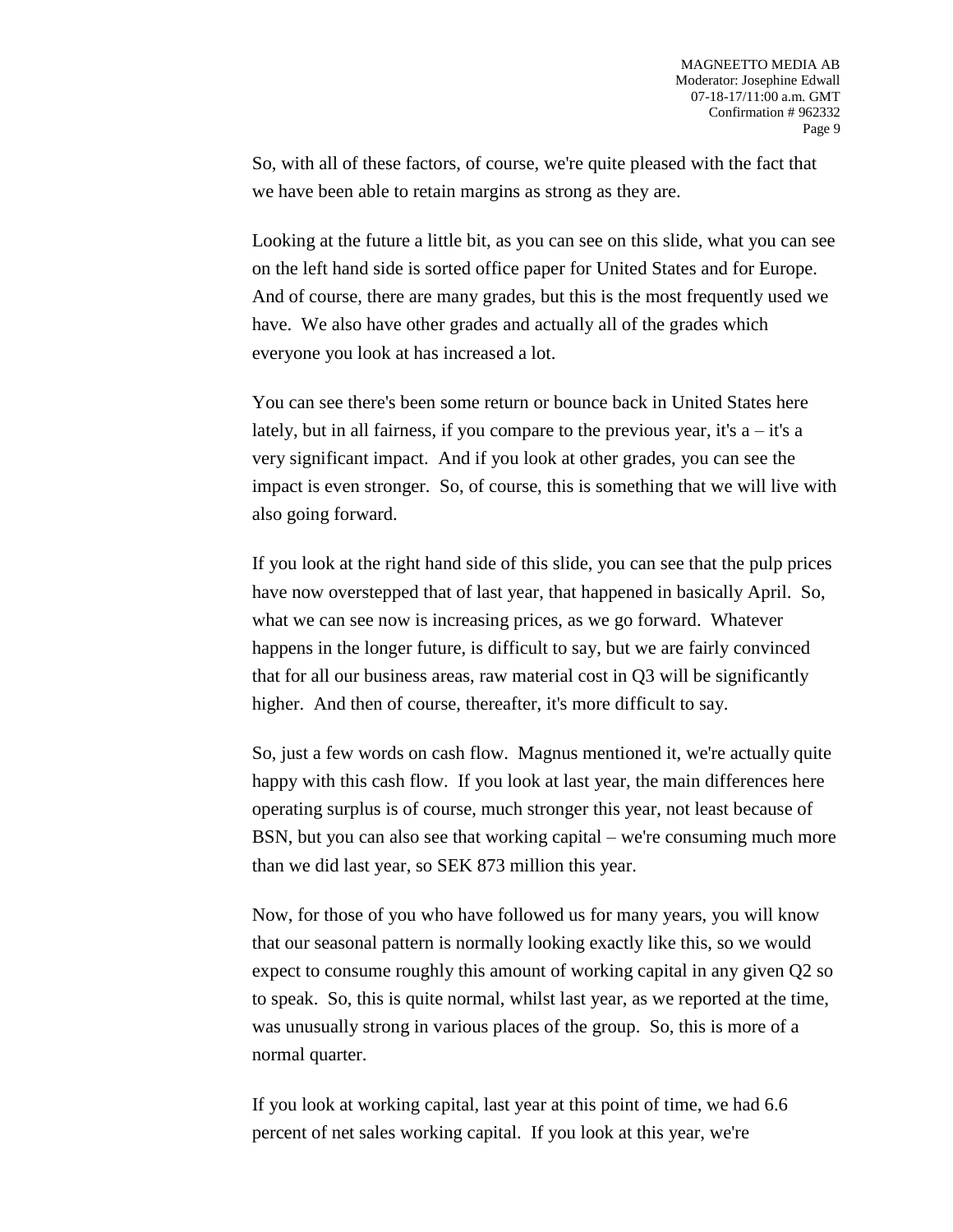approximately 5.7%, so the trend of improving working capital has basically continued also during this year.

Capital expenditure, we have provided you with a forecast that we will spend approximately 7 billion (SEK) and of course, if you look at this, it's much lower than that trend. And if you look at year to date, we spend roughly SEK 2.5bn , so as usual, our seasonal pattern would typically be increased CAPEX towards the latter part of the year, not only Q4, but also Q3. So, the estimate of SEK 7 billion is roughly still there.

So finally, on the items affecting comparability, a number of different issues this quarter, most of them actually relating to BSN or the closure of Flagstaff as we have previously announced. But if I start with something else, "Silva" or as we call it internally, the spinoff project, we have SEK 40 million in the quarter.

And here we have taken basically all now project cost – the project is obviously completed, but we still have another SEK 250 million to come as we progress in the year and perhaps also beginning of next year for the changes of the name, so those would be signs and those kind of things, so much in line with the previous communication, really no change for this quarter, SEK 40 million.

Flagstaff, SEK 255 million, we have – we've communicated of course previously. And then we have a few different items related. So, the first one being advisory cost remaining, approximately SEK 80 million that we have as part of the SEK 290 million that you see here. Another SEK 180 million of this SEK 290 million relates to the write down of the inventory.

As you know, when we – when we buy companies, we have to activate whatever profit is in stock. And as customer, we always do that. We take that as an item affecting comparability in the first quarter of ownership, so basically SEK 180 million. And the rest relates to restructuring efforts, as we have previously communicated.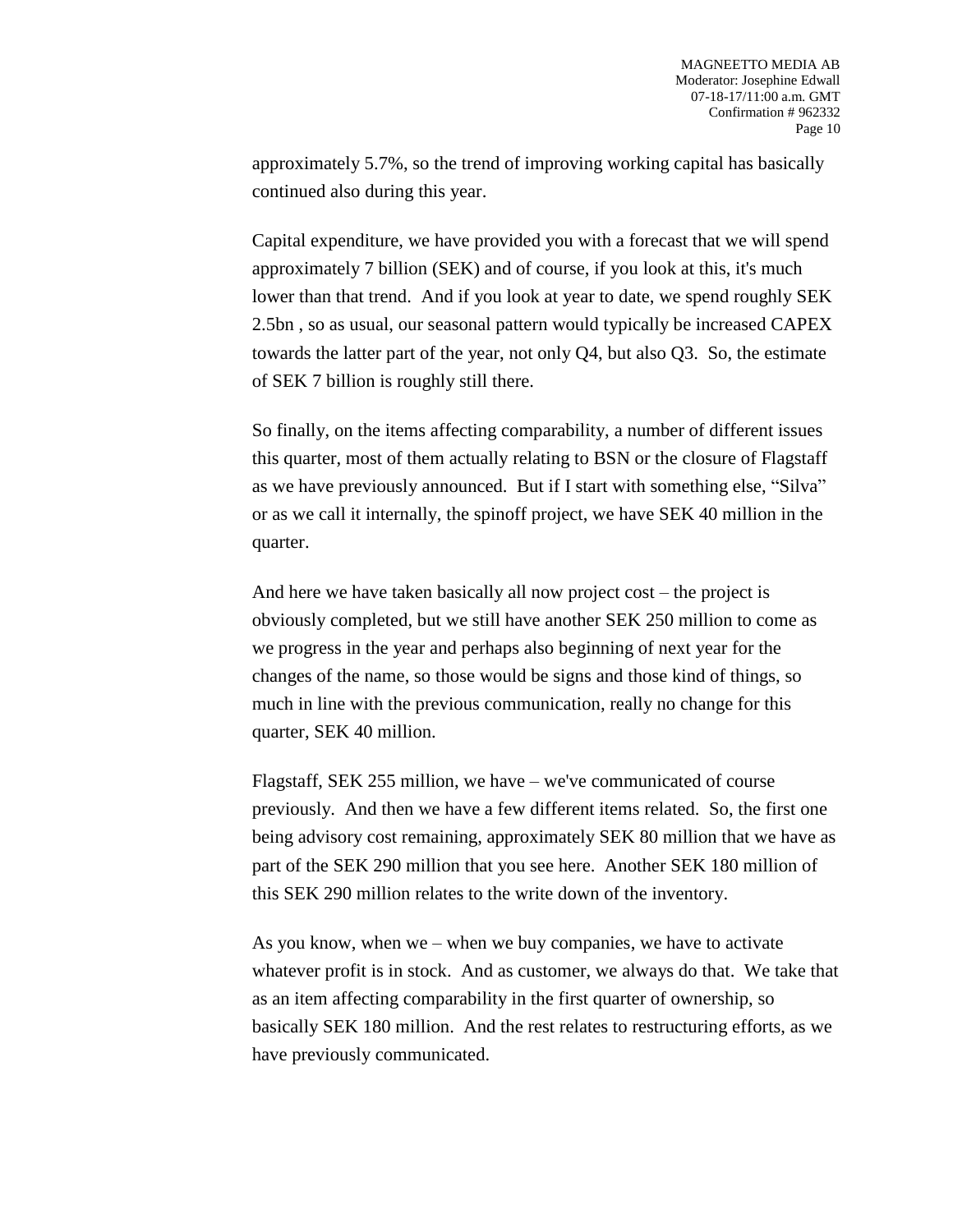And then we have an unusual plus SEK 110m. These are two different issues, one is a provision and the other one is just relating to pensions that are positive this quarter, so totally SEK 476m.

Thanks, Magnus.

Magnus Groth: So, a short sum up, busy quarter, a challenging market environment, but I feel that we have very strong plans in place in all the different businesses to improve both on topline and our cost and efficiency programs are running well and will continue to deliver. So, very quickly summing up, in Incontinence Care, we see an improving tender balance through the second half of the year, gradually in healthcare Europe.

> In BSN, we see an improvement from the improved number of invoicing days compared to last year and the moving out from these onetime effects we have in the first quarter.

> In Professional Hygiene, we have throughout this product mix change, we have also regained customers and volumes with higher margins and we should start seeing the benefits of that throughout the second half of the year.

> And in Consumer Tissue, we are continuing with the Tissue Roadmap, but this will be a challenge to actually mitigate then increasing raw material prices during the third quarter, but we again, continue to deliver on that changing the product mix and also plans to increase our growth, especially in the emerging markets.

So, that's summing up the second quarter and we're ready for questions.

Josephine Edwall: OK, anyone in the room who wants to start?

Yes, (Michael).

(Mikael Jåfs, Kepler Cheuvreux): Thank you, Mikael Jåfs, Kepler Cheuvreux, I have three questions. The first one would be more general, I mean we know that you are trying to improve your margins and you're doing some very admirable efforts. Do you think that you, at some stage, will give us more guidance at what level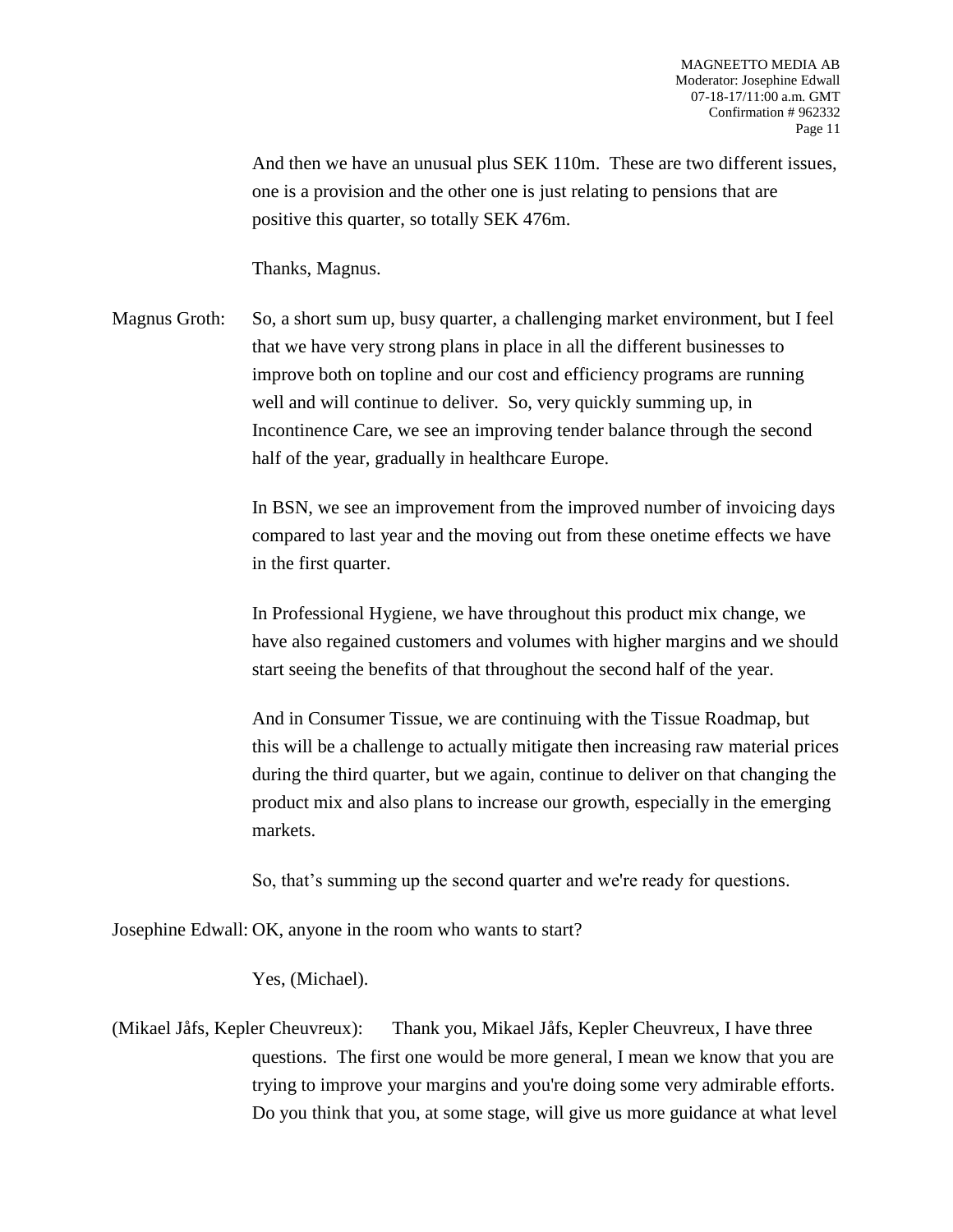are you aiming at and when will you reach there? And that's the question number one.

And then question number two, everybody seems to be speaking about this increased competition. Could you just shed some more light on that, please? And then the third one, you mentioned that there seems to be anticipation about lower pulp prices from market participants, especially on the tissue side, so what is your beliefs about the pulp prices, that would be my questions…

Magnus Groth: OK. So, what is stability on margin targets, we just have to – recently, our return on capital employed target of 15 percent and of course, this implies that we need to improve our margins with a couple of percentage points at least in the group. I think that's pure mathematics. And we're I think happy with targets we have and before we reach them, we also have a target on growth to be over 3 percent. We will stick to those targets. So, those are the targets we have.

> When it comes to increasing competition, yes that's a very interesting topic. I believe that if you see just slightly slower market growth, which we do in many markets, not a lot, but maybe, a half a percent slower than previously or something like that, the competitive pressure increases much more than the actual slowdown, because everybody's fighting for growing market share of course. And we feel very good about our market shares.

> We're not really losing market shares anywhere. We did to some extent in North America, but that was according then to our kind of margin improvement plan in Professional Hygiene, but other than that, we're actually stable or we're gaining market share in most areas. So, we believe that this increasing competition from slightly, slightly lower volumes then has an impact on price. So, that's how the dynamics work.

> Pulp prices yes, there is a perception that pulp prices will come down towards the end of the year and earlier this year or I guess end of last year we saw that there would be an increase  $-$  in the first half of the  $-$  of the year and then they would come down again. And this has been delayed and also, the price increases have been higher than expected. So, we prefer to remain cautious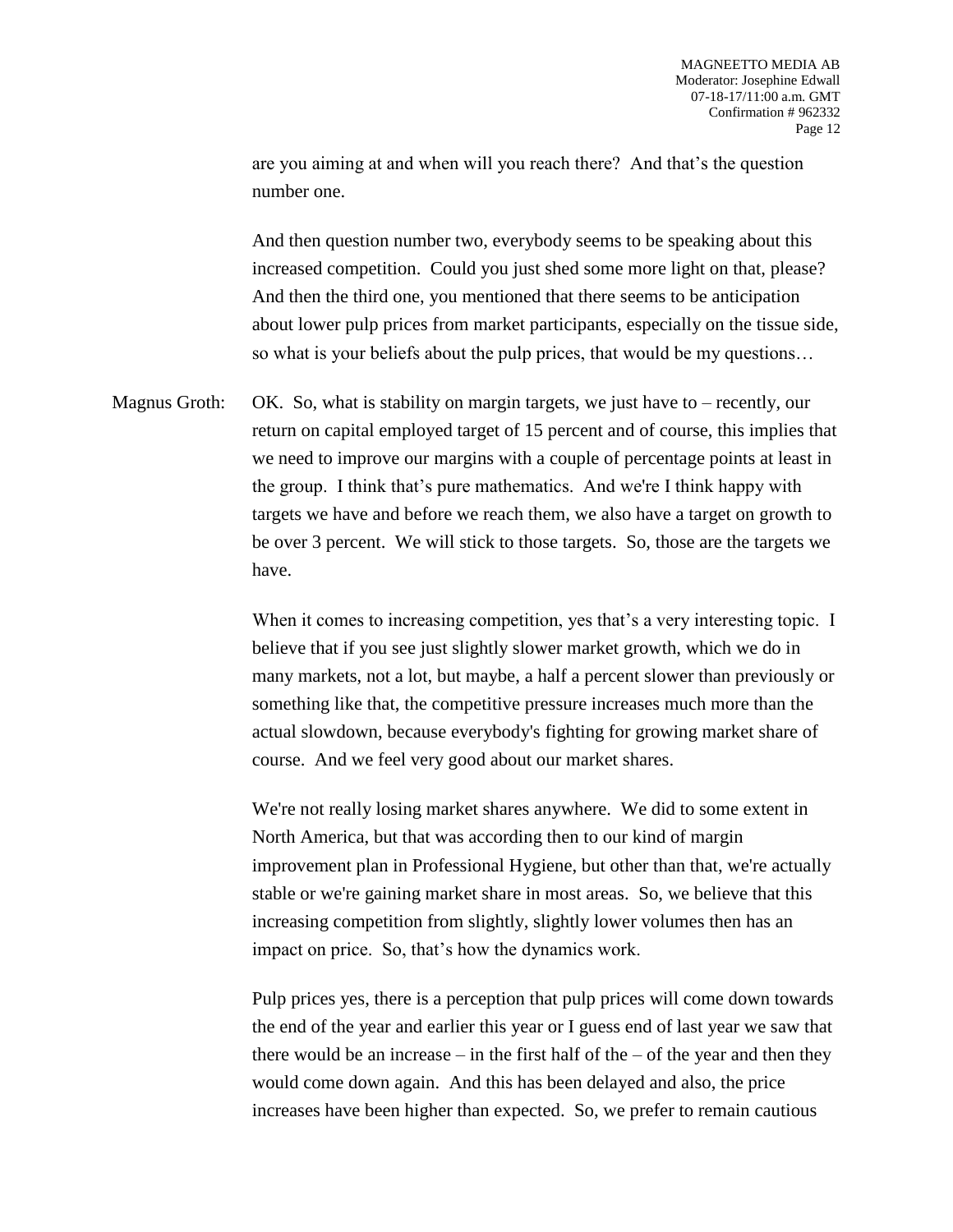and just provide guidance for the third quarter when we see significantly higher raw material prices.

But I agree with you that there's a general perception of lower market prices in the fourth quarter, which of course makes it more difficult to argue for higher tissue prices, you know, it is just a quarter and then they're coming down again. So, that's – puts us in a difficult position for the third quarter, but I mean there could be some easing then going forward.

Fredrik Rystedt: (But) we would prefer lower prices ...

Mikael Jåfs, Kepler Cheuvreux: Thank you.

Josephine Edwall: Anyone else?

If not, then operator, do we have any questions from the telephone.

Operator: Stellan Hellstrom of Nordea. Please go ahead.

Stellan, your line is open – oh, one moment. Stellan is disconnected.

Your next question comes from the line of Celine Pannuti with JP Morgan. Please go ahead.

Celine Pannuti, JP Morgan: Yes, good morning. My first question is on some of the slowdown that you've seen – you mentioned a few points, but it seems also that there have been a continued impact from the discontinued business, so my question is has there been incremental impact from discontinued business? And if so, can you tell us where? And could you quantify overall, for the group, the impact on the discontinued business?

> My second question is on raw material, you said significantly higher for all business. If I look at Professional and Consumer Tissue, where we had significant increase in Q1, quarter on quarter, do you see as well a meaningful pick up in Q3 versus Q2?

> And then my third question is on restructuring. We've seen an acceleration, as you may noted from 200 to more than 300 in Q2 in terms of the savings,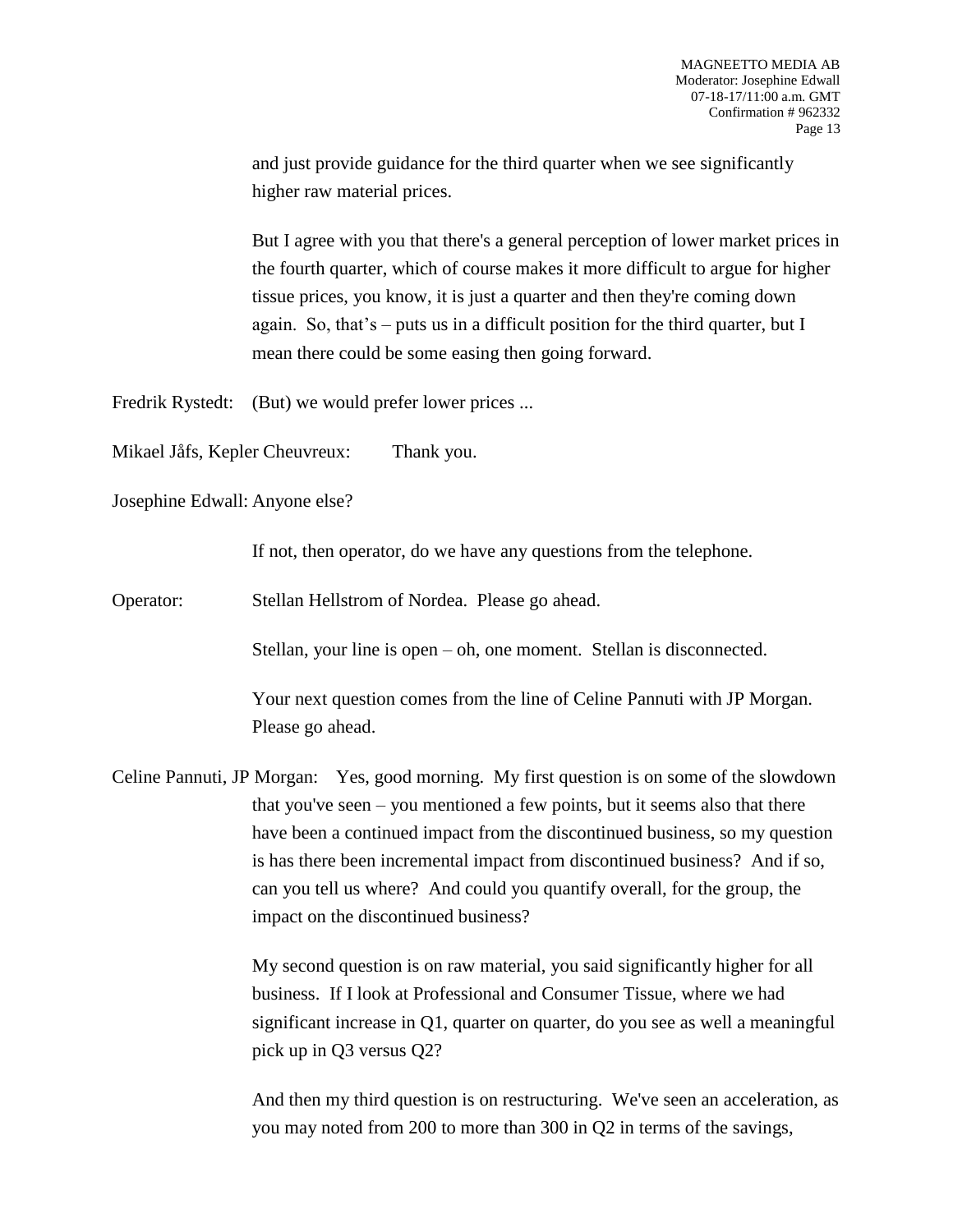should we expect at least this runrate of 300 to continue or is there a momentum in your – the way you gather selling? Thank you.

Fredrik Rystedt: I can  $-$  I can try and answer all your questions, the first one what is incrementally – it's depending of course very much on what we include. And if we look a little bit about the total group impact for the abandoned contracts, the mother reel sales and also the exits that we have executed on, the impact is roughly about a percent.

> If you look at Personal Care, it's about 1.4%. If you look at Consumer Tissue, it's about 0.3%. And if you look at Professional Hygiene, it's actually quite a lot at 1.8%. So, this is roughly the impact that we have.

> Now, your question is where – I guess also when will this sort of go away? And of course, as you know, the Mexican and –if I may start with Mexico, as just an example, part of the decline came in Q3 and Q4 of last year and the rest basically Q1. So, you will see an easier comp relating to for instance Mexico.

If you take India, all of it was done basically at the end of the year, so easier comp will not be until Q1. And some of these other contracts have been gradually shifted. If you look at mother reel sales finally, that is the main impact you should say of Consumer Tissue. A lot of that happened towards the latter part of this year, so also there we'll see a gradually easier comp in that  $-$  in that respect.

I think your second question was relating to raw material and what is going to be the sequential development. And we have this terminology, it's not because we're unwilling, it's just because we don't have an exact crystal ball I'm afraid, but – so we have this guidance of significantly higher, higher and flat, basically.

And so, if you look at  $Q$  – on last year's quarters I said significantly higher for all. If you look at sequentially, we will see significantly higher for Consumer Tissue and higher for the other two. So, this is what it will look like in comparison.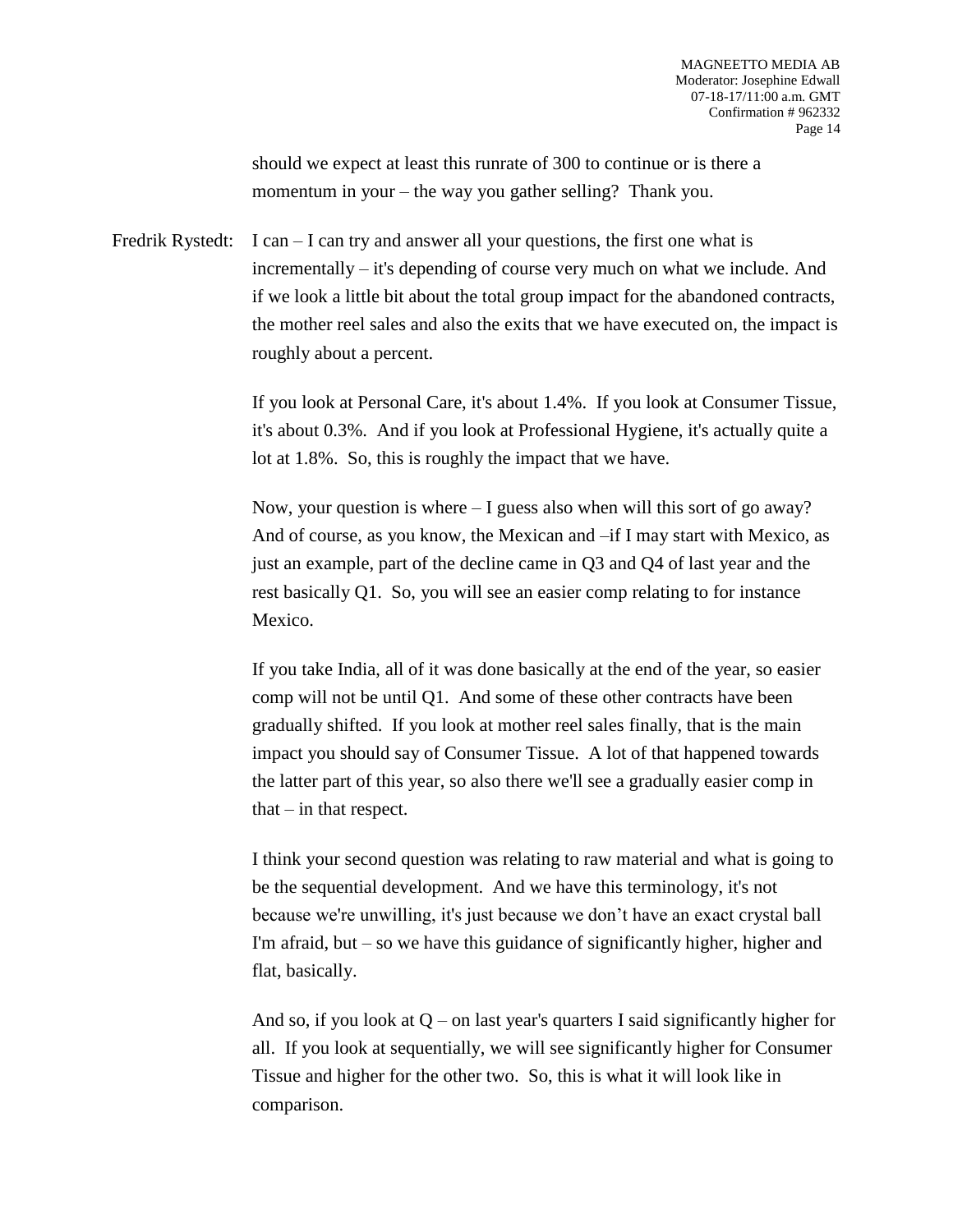And of course, if you look at the different components for Personal Care, we've seen an uptick in for instance, fluff pulp. If you look at Consumer Tissue – well I showed the graph, so it's fairly obvious what – what's actually happening on both hardwood, softwood and then of course recovered paper is also fairly obvious. So, higher for Personal Care and for Professional and significantly higher for Consumer Tissue sequentially.

And then the final thing, what would you expect? We never give expectations on what we – what we have as cost savings, but I actually used the word, (Celine) when I talked about it, it was unusually high this quarter. So, perhaps that will give you a lead and last quarter we had approximately SEK 200 million, so of course that will provide at least some understanding of what you will be looking at next quarter.

Celine Pannuti: All right. Can I just add two more questions, the first one on – you said professional that you have been able to raise prices ahead of your expectation, so do you think we – you are done in terms of the pricing? And was that only in the US or have you also raised prices in Europe?

> And second, on your guidance of 3 plus like for like growth, how should we look at that for this year? Do you think that is something that is not going to be achieved this year?

Fredrik Rystedt: I can maybe take the first one and then maybe you have the second, but if we take the price increase – the way it works and the way we normally do things in United States is that we basically send out letters to our – to our customers and then we increase prices as the contract expire. So, of course, we cannot do a price increase any given date, it's completely dependent on what the – what the expiry date are  $-$  of the contracts are.

> And so, what we have been able to do during the first quarter is actually push the prices up slightly earlier than we expected. So, we have a lot of the impact that we expect in United States, it's actually already come in the second quarter. So of course, it's very difficult to say whether we'll see any additional, but the absolute overwhelming majority we expect it to have come already in…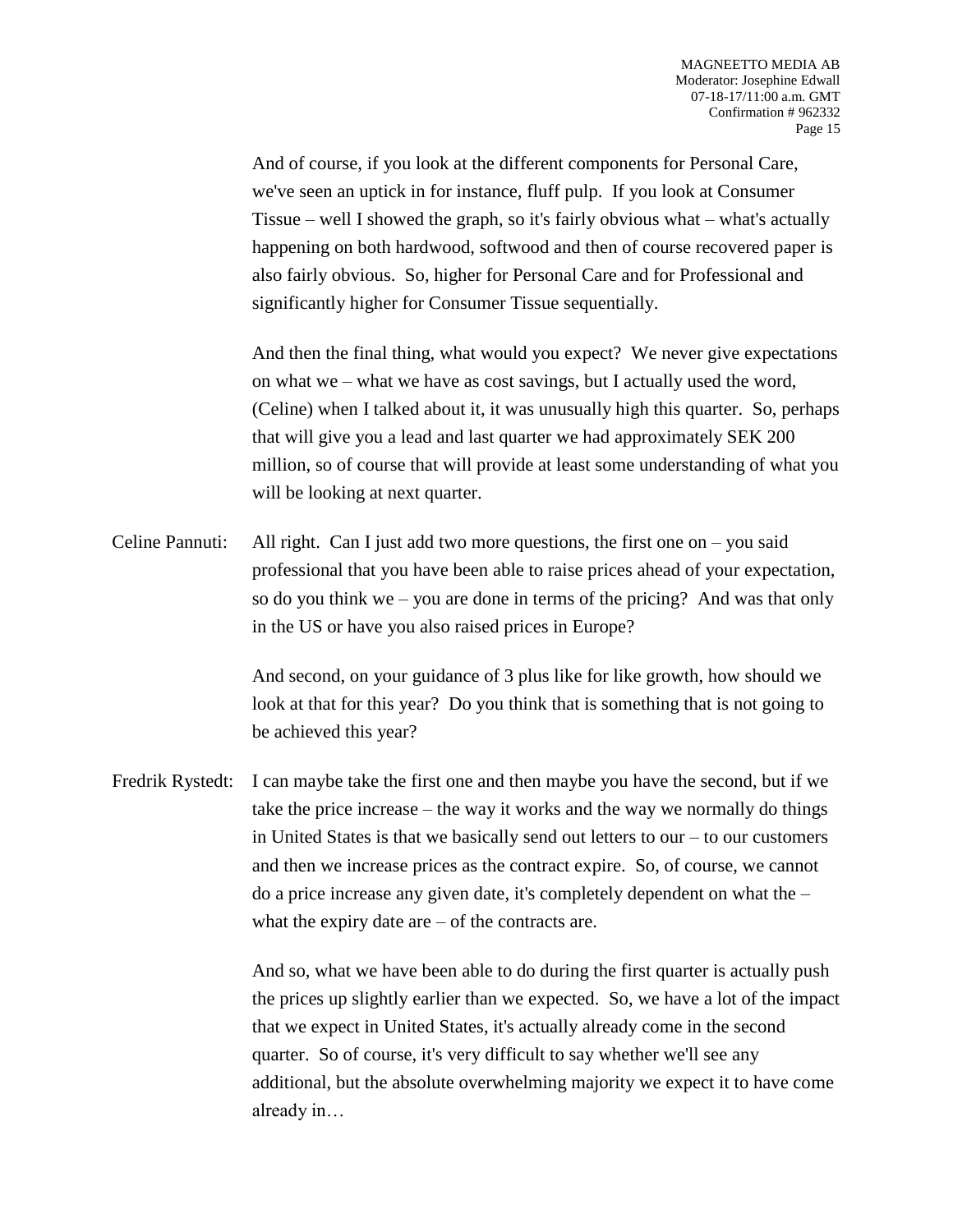Magnus Groth: ... the depending also on...

Fredrik Rystedt: Yes.

Magnus Groth: … on the – on the – on the fiber prices or on the recovered fiber prices. If that continues to go up, we will continue with  $-$  it will be easier to continue to work with price increases. If they come down, of course, it will be more challenging, so…

Fredrik Rystedt: So, we will always of course try, because if you look at the raw material impact of 30 percent or something like that or recovered prices, of course we have a significant need to increase prices, so we will always strive for it. But it's – as always, impossible to promise anything other than our best efforts to try and increase prices.

> Then, you – I think your question was also was this in Europe and United States? This was all of it US or North America and nothing in Europe in terms of price increases, but we had, as I said, a positive mix in both North America and Europe…

Magnus Groth: Yes and in Europe the impact of recycled fiber prices was not as strong as in North America either. So – and typically in Europe we've been working in a fashion where we increase prices at the beginning of each year and we've kept to that in Europe for now. Of course, if raw material prices continue up very strongly, then we will have to act also in Europe.

> And then, the growth target of having growth above 3 percent. That's a target where we're striving for it. We don't give an outlook on that. What I stated here in my summary was that we have plans in place in all our categories, in all our segments to improve growth during the second half of the year. But of course, considering the growth during the first half of the year, it sounds challenging to achieve over 3 percent during this year.

I don't know if you want to add…

Celine Pannuti: Thank you very much.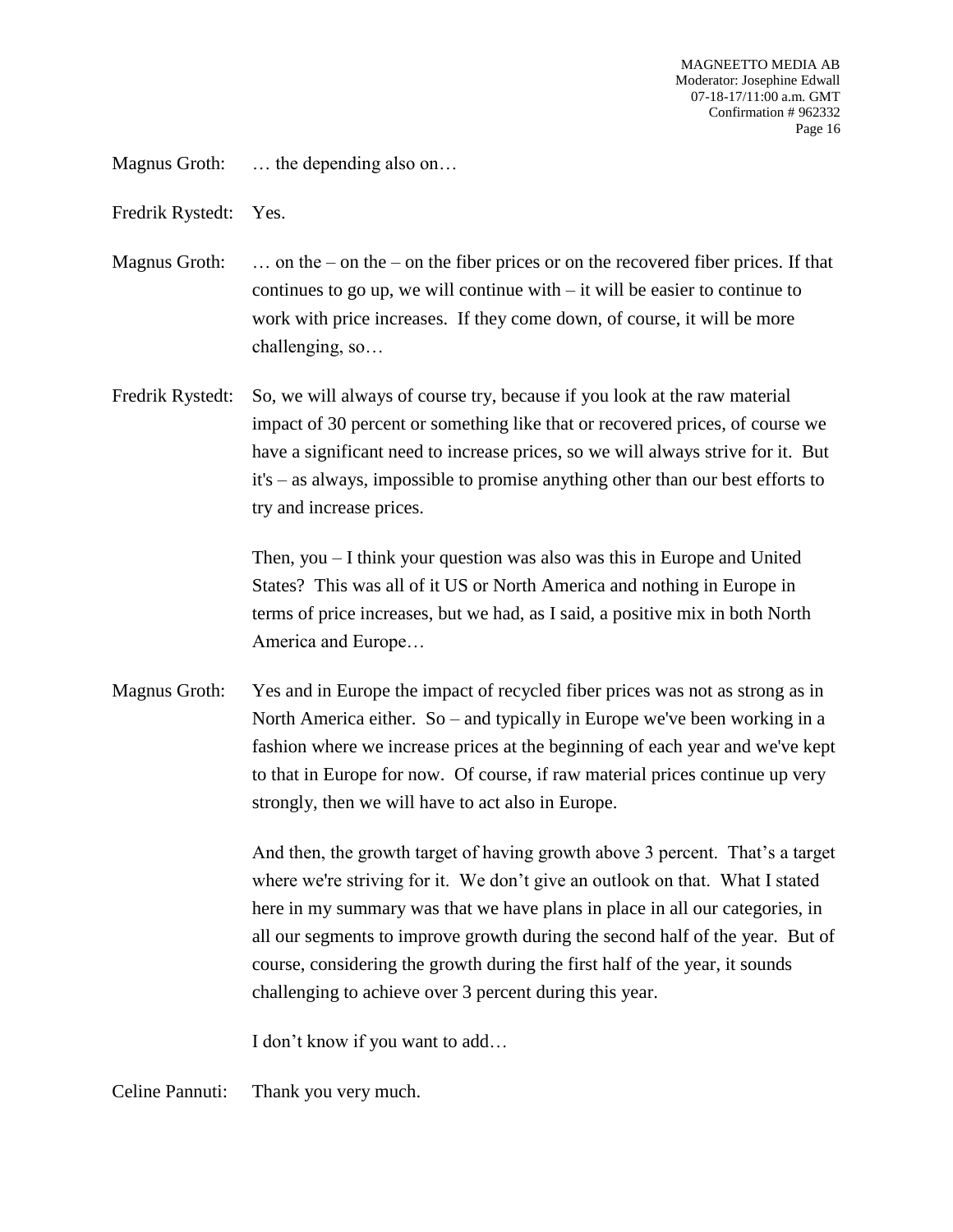Magnus Groth: … what's our growth now, aggregated in the first half of the year?

Fredrik Rystedt: No, I think it's – I don't have anything to add. We don't give forecasts, but of course just given the growth, it's challenging to reach that.

Celine Pannuti: OK. Thanks a lot.

Operator: Thank you.

Your next question comes from the line from Ian Wood of Redburn. Please go ahead.

Ian Wood: Hi guys, thanks for taking the questions today. My first one is around the contract which you've shared particularly in the Professional Hygiene division and whether you'd give any color or if there are any lower margin contracts you might be looking to shed in the coming quarters?

> And the second question would be on tissue pricing in Europe, I think you – you've done quite a good job it seems this quarter with Professional in the US, but I think you say that you see competition in the European consumer business and with raw materials coming up this quarter, do you think you'll be able to get any price rises through this quarter or is that not realistic? Thank you.

Magnus Groth: OK, so on your first question about Professional Hygiene, we are working very strongly with plans to increase our growth in Professional Hygiene in the second half of the year, both in Europe and in North America.

> When it comes to pricing in Europe in Consumer Tissue, that will be challenging in the third quarter, because of this general anticipation of lower raw material prices towards the end of the year.

Ian Wood: OK, thank you.

Operator: Thank you.

Your next question comes from the line of Linus Larsson, SEB. Please go ahead.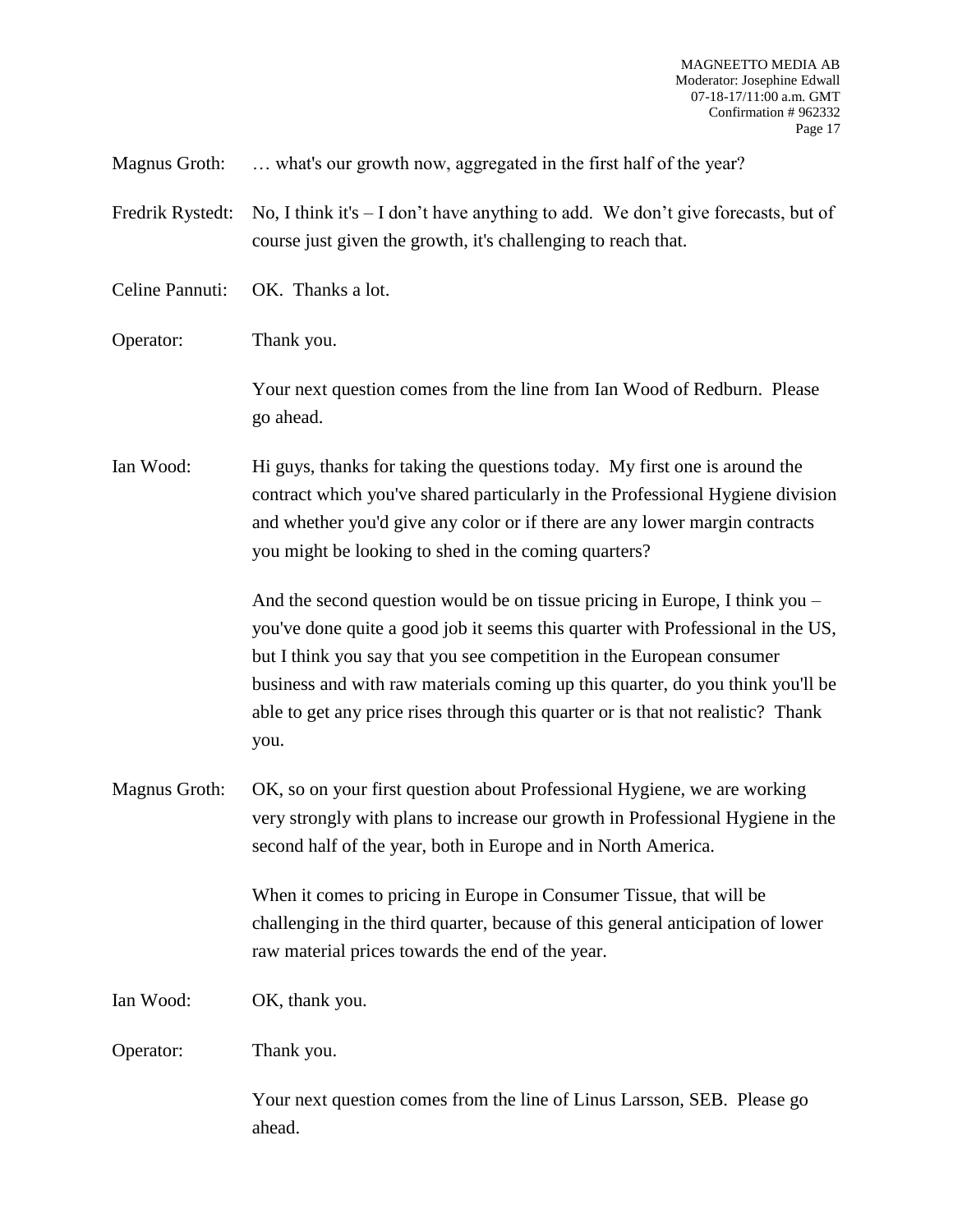- Linus Larsson: Yes, thank you very much and good afternoon to everyone. Regarding the strategic exits that that – that you are doing, have been doing, when you look ahead, could you give some idea how much there is still to come around your global operations? Have we seen most of such shedding of businesses or are we just in the middle of it?
- Magnus Groth: No this is referring to Consumer Tissue in Europe and Professional Hygiene mostly in North America could also be one or the other contract in Europe in Professional Hygiene, so this is something we're doing now to improve our overall mix for the long term, of course.

So – but ideally, we would like to build on the business and having a growth with higher margins premium contracts – you know, without giving up too much of the lower margin volumes. Because if we do too much of that, we'll have a negative impact on our product cost fixed coverage. So, it's very important for us also to keep the volumes up. So, we have to find that balance and going forward, we're definitely focused on continuing to increase our margins, but also to get back to growth.

- Linus Larsson: And I guess this does this also go for the for the Tissue Roadmap plan? (That – I mean) obviously you have addressed some of your biggest geographies with your Tissue Roadmap program, but are there still a couple of markets to be addressed over the next say, 12 months?
- Magnus Groth: The Roadmap is a multiyear program, so we're continuously reviewing that. Because of this margin squeeze that we've been seeing, we have accelerated the program actually when it comes to some of the restructuring efforts. And we will see what's necessary going forward. Of course, if we can avoid restructuring, we will do it. So, that will depend on market development going forward.

Remember, we're not only closing and restructuring, we're also investing in increasing volumes and in increasing quality. Just imagine two examples, we have announced the investment in a new paper machine in Mexico and also to start up a premium paper machine in the UK. So, it's not all about cutting, it's also about investing for growth, for premium high margin growth.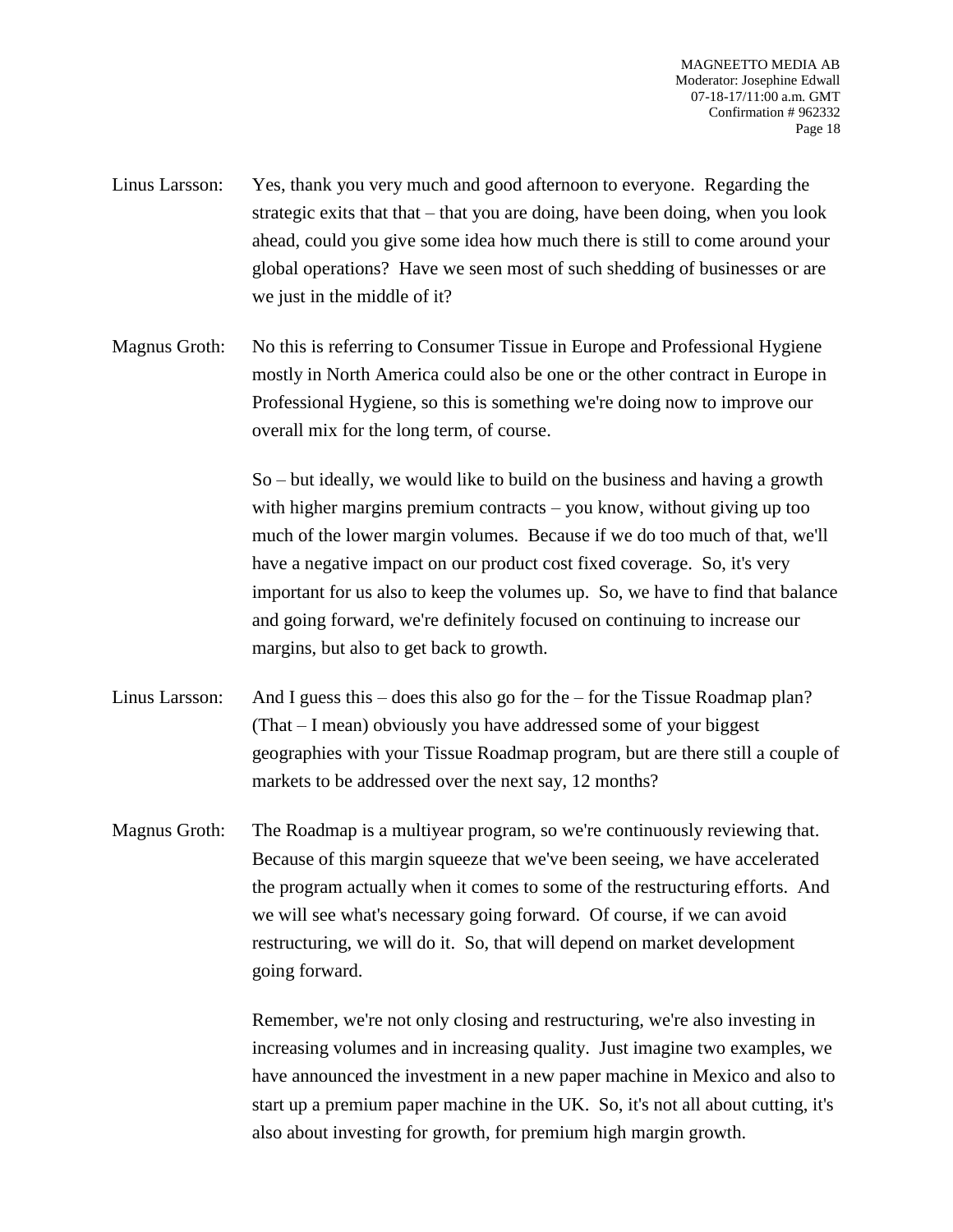- Linus Larsson: Great. And just finally on BSN, BSN contributed EBITA of 369 million krona in the second quarter, when we look into the third quarter, what should we expect? There are obviously some synergies in the making, but there might also be some – you've commented about the South American situation, but are there also other – how should I say, maybe transaction related circumstances in the early stages of your ownership affecting the results?
- Fredrik Rystedt: Maybe I can start and Magnus will fill in there, Linus, but of course, first of all, we never give forecasts, so  $I$  – we won't do that this time either. But generally, the synergies are of course, much too early. We have cost synergies and we have some cross-selling synergies, both of them and we're convinced and on target, so to speak, to reach them. But as you will recall, those were multiyear synergies to reach, so it's much too early to see benefits from that any in the short future. So, we'll have to wait for that for a while.

And then of course, as Magnus said, the very significant fixed costs that BSN carries in their sales force that makes them very sensitive to absorb, so generally, as we have more trading days in comparison to last year, we should see an improvement in the third quarter, if you just compare it to this quarter. And perhaps you want to add something.

- Magnus Growth: No again, we see some cost saving synergies already upfront, but the crossselling opportunities as we have previously communicated, we expect to start seeing throughout next year. We will run some pilots and we actually started some pilots already for cross-selling opportunities and it's as promising as we expected. And we are very confident that we'll achieve those synergies according to kind of the time plan that we have communicated earlier.
- Linus Larsson: That's great. Thank you very much.
- Operator: Thank you.

Your next question comes from the line of Iain Simpson , Société Générale. Please go ahead.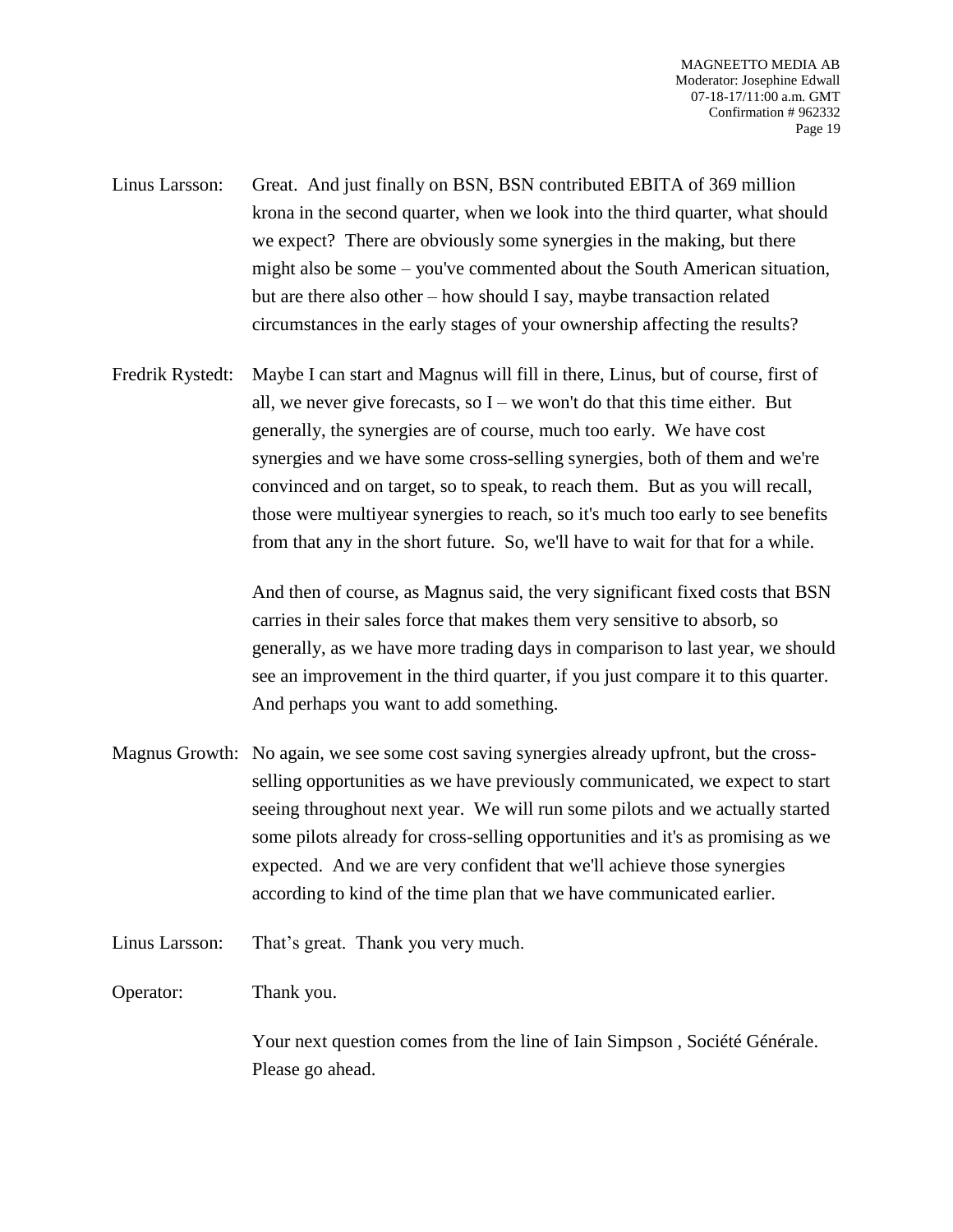Iain Simpson: Thank you very much. I wondered if we could talk a little bit about Diaper please. Firstly, you've exited a number of top scale diaper markets in recent years, but I think you're still there in China, all be it with  $a - a$  really very small market share after your recent (exit) – after your change of a few years ago, so how committed are you to that Chinese diaper business?

> And secondly, following the recent launch of your branded diaper offering in France, have you seen any sort of competitive response from any players or any changes to the pricing dynamic there? Thank you very much.

Magnus Groth:  $OK$ , so starting – you're absolutely right, we have been moving out of a number of baby positions that have been characterized by low market share, value products and weak brand positions so – and also all the assets, so a very difficult position to be in and focusing now on three strongholds with European being by – Europe being by far the biggest one, including Russia. The second one being Malaysia in South East Asia and the third being our Familia joint venture in Columbia and Peru and neighboring countries where we also have a significant baby position.

> And I just want to mention that in Familia, we're seeing a gradual improvement in the baby business. We're re-launching the assortment. We have a new go to market and it looks quite promising.

You're right about China. We have a tiny baby business in China and today, it's mostly actually, importing Libero products from Europe, which is a high margin but very low sales. And going forward, of course, I won't talk on that for Vinda, but if you read the report they issued today, they are really focusing on Incontinence Care and Feminine Care, when it comes to the Personal Care categories in China and selling baby in China more as  $a - as$  (a niche) offering through their very, very strong distribution system.

So, baby China, it's not a high priority in Vinda …

Iain Simpson: Thank you very much.

Magnus Groth: … and yes, the launch in France, yes of course, there's always a welcome party and a competitive response. And we're seeing that, but the trade, the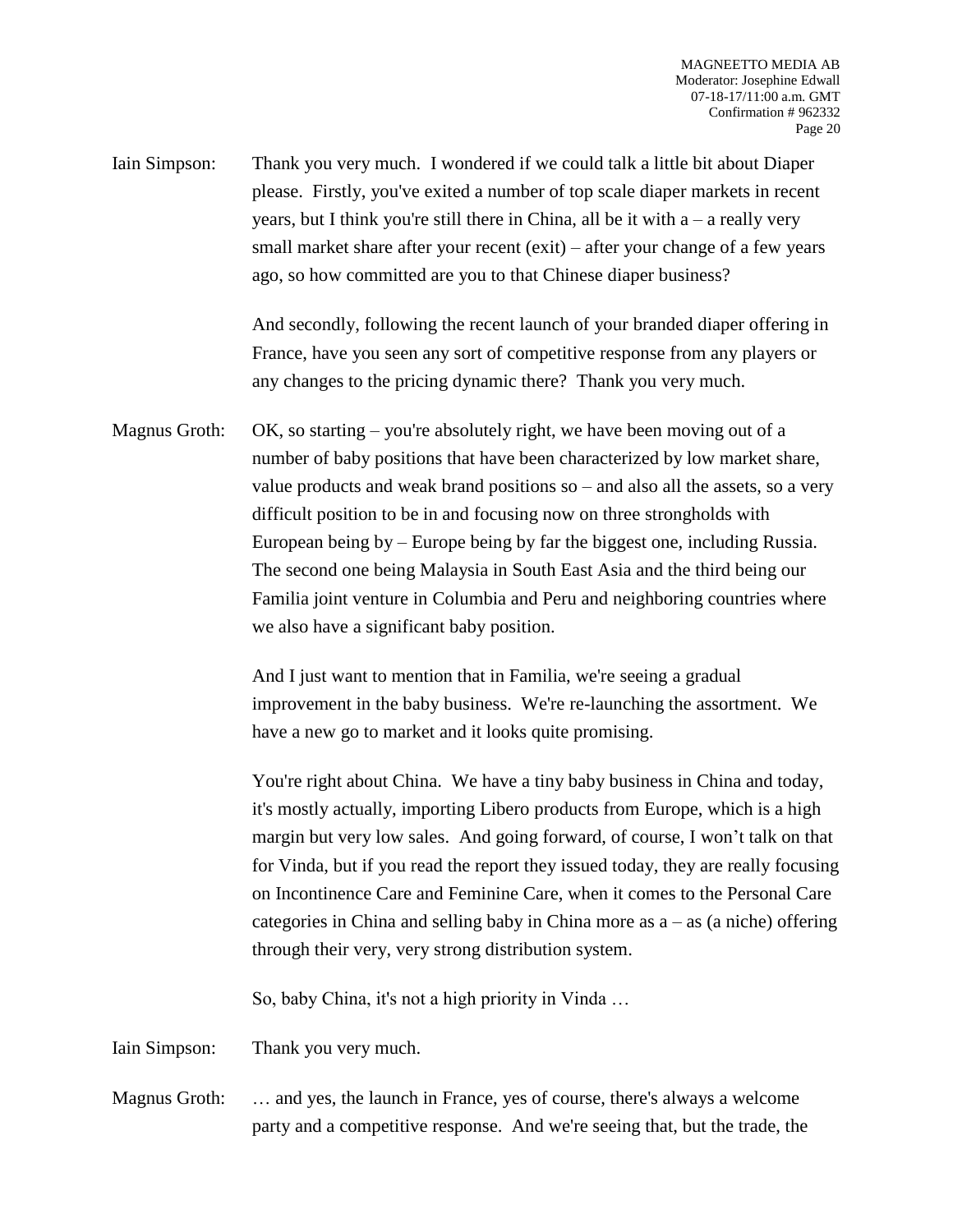retailers are very happy. They – we have very good distribution. We're very visible on shelves in all the major outlets, so we feel that we're really having a good position in this fight that will definitely continue for several years to come.

Iain Simpson: Great. Thanks very much.

Operator: Thank you.

Your next question comes from the line of John Ennis, of Goldman Sachs. Please go ahead.

John Ennis: Thanks for taking the questions. I've just got a few follow ups on the BSN business actually. You talked about the impact from lowered – a low number of selling days, I just wondered if you could give us, excluding that impact, what the runrate is for that business?

> And I also wanted to confirm in your opening remarks that you suggest that the EBITA margin would have been almost 250 bips higher if it wasn't for the Venezuela and integration issues in the quarter. I just wanted to confirm that that was correct. Thanks.

Fredrik Rystedt: Yes, your last question first, perhaps, the answer is yes, Venezuela, the deconsolidation of that has actually had  $a - in$  comparison to last year, a 1 percent negative impact. And then we have these integration costs of approximately 1.5%, so that's absolutely correct what you're stating there.

> And the next question – or your first question was relating to the runrate and it's really difficult to give you an exact estimate, because basically you have to know what the exact impact of number of days are, but as we can see historically, the impact has been very strong from number of trading days.

> And we alluded to it, we had 4 percent lower trading days in the quarter and if you look at also the sales per day, it's been very positive also throughout Q2. So, time will tell, but it has a significant impact without giving an exact number, so it is  $-$  (of course, that's) going to help Q3 no doubt.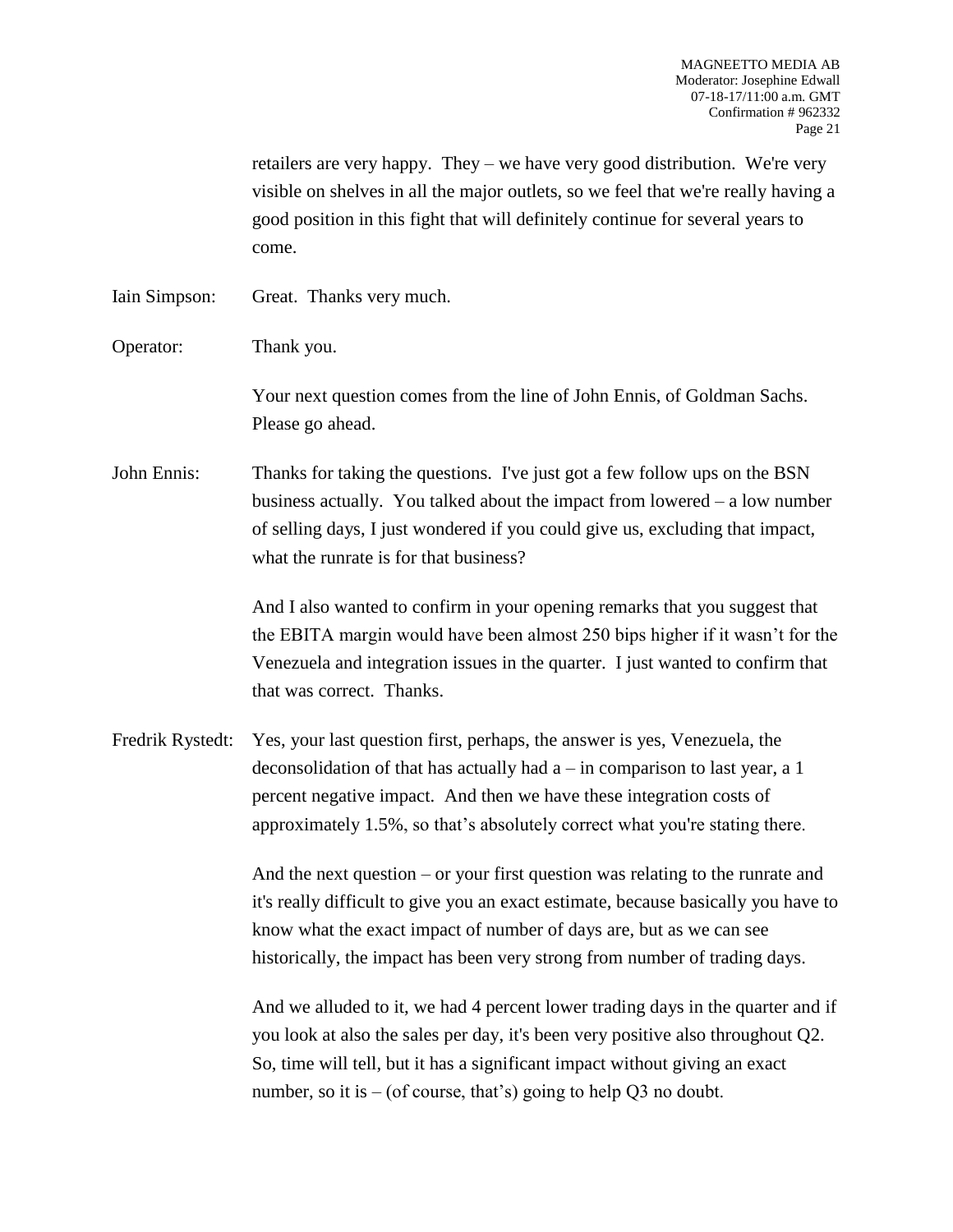MAGNEETTO MEDIA AB Moderator: Josephine Edwall 07-18-17/11:00 a.m. GMT Confirmation # 962332 Page 22

John Ennis: OK, understood. Thank you.

Operator: Thank you.

Your next question comes from the line of Rosie Edwards of Berenberg. Please go ahead.

- Rosie Edwards: Yes, good afternoon. Just a couple of follow ups. I just wanted to confirm or sort of follow up from Celine's earlier question, in terms of the headwinds from the sort of exits that you've seen in the second quarter. I think you said it was 100 basis points at group, is that – from memory, that was the same in Q1, is that correct?
- Fredrik Rystedt: We didn't actually give that number. I think if I recall, I think we you're referring to the 100 basis point was the impact of just the exit in Personal Care, so it's actually two different numbers, but the same absolute amount…
- Rosie Edwards: OK.
- Fredrik Rystedt: … I think, yes.
- Rosie Edwards: I see, OK fine. So, actually in other areas i.e. Tissue, it would have been more than 100 basis points in Q1?
- Fredrik Rystedt: Yes, I mean as I mentioned before, the impact on Personal Care was approximately 1.3% in Q2. Most of that impact was there also in Q1. If you…

Rosie Edwards: Yes.

- Fredrik Rystedt: ... look at Consumer Tissue, 0.3%, most of that impact was there also in Q1. Professional Hygiene has accelerated, that 1.8% as I mentioned was actually more in Q2.
- Rosie Edwards: OK, that's very helpful. And then just in Personal Care, I think in the second quarter, there seemed to be a slowdown in emerging markets, I think that was driven by Asia and you mentioned something about seasonality, I just wanted to clarify exactly what you meant there?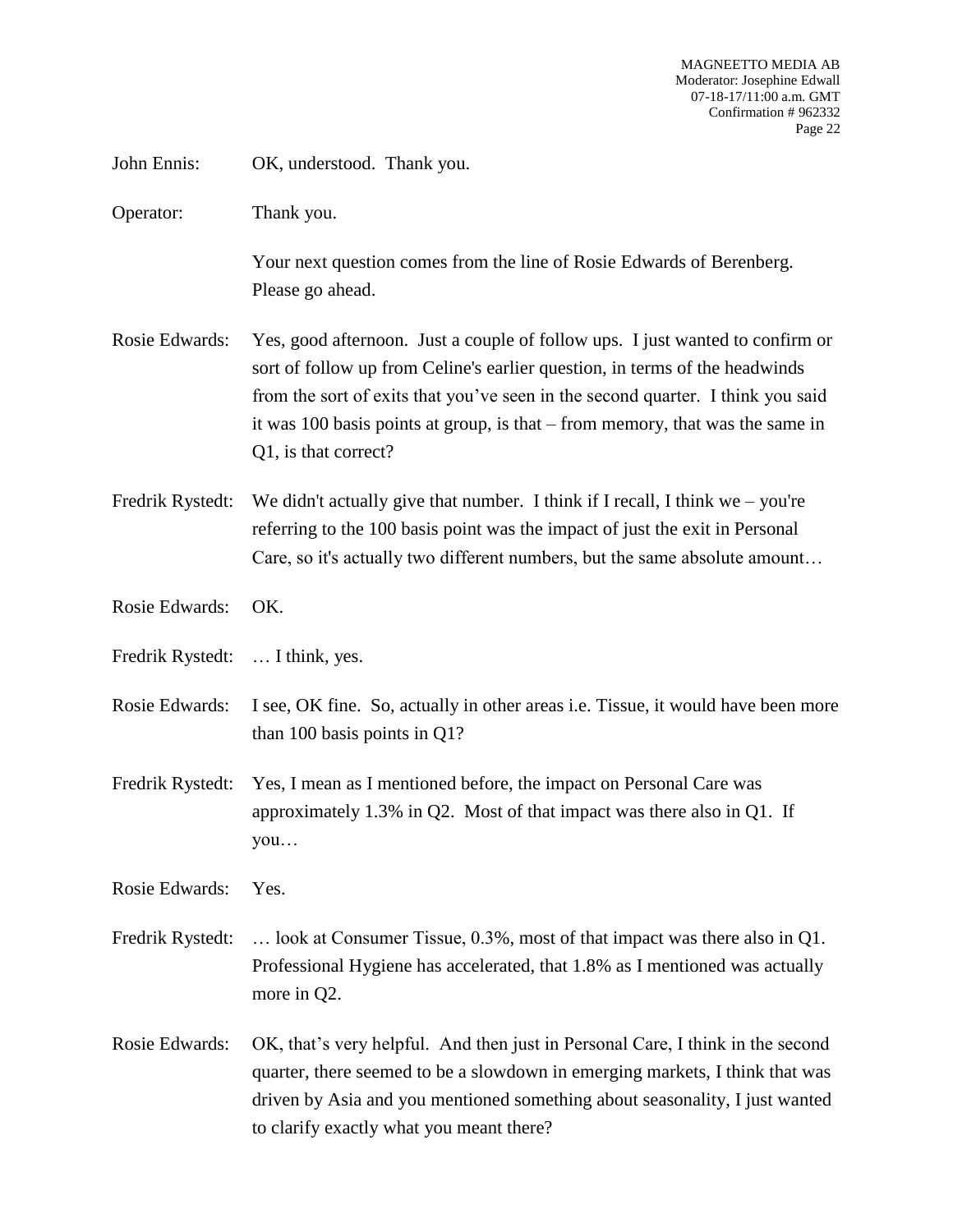Magnus Groth: It was actually the Ramadan in Malaysia...

Rosie Edwards: OK.

Male: … so that had a big impact actually in June specifically. So, that's something that should recover then in the coming quarter.

- Rosie Edwards: OK. That's very clear. And then one final question from me, again back on BSN, I just – I think I read in the sort of prepared comments around kind of market environment – you did I think, similar to the sort of healthcare inco business, you talked about also pricing pressure in same channels in BSN. Has that impacted growth in the second quarter?
- Magnus Groth: I think we spoke about the pricing pressure in general terms and I don't have specific information about the second quarter. I expect it to continue to be competitive also for BSN in the same way that it is and has been for Incontinence Care business.

I don't know, Fredrik if you have any specific information about the second quarter.

Fredrik Rystedt: No, nothing unusual. I made a comment earlier on price pressure in healthcare, in Europe Inco, so that is not unusual either. We've had that also in Q1 and several quarters, so it's to unusual in Inco and of course not an unusual situation in BSN or Medical Solutions either.

Rosie Edwards: OK. All right. Thank you.

Operator: Thank you.

Your next question comes from the line of Oscar Lindström of Danske Bank. Please go ahead.

Oscar Lindström: Yes, good afternoon. I have all of five questions. The first one is regarding innovations, which you highlight as being a bit of  $a$  – sort of catch up effect in H2, you have a lot of things in the pipeline that you expect to come out and you say it's going to be important for driving growth, I presume more so into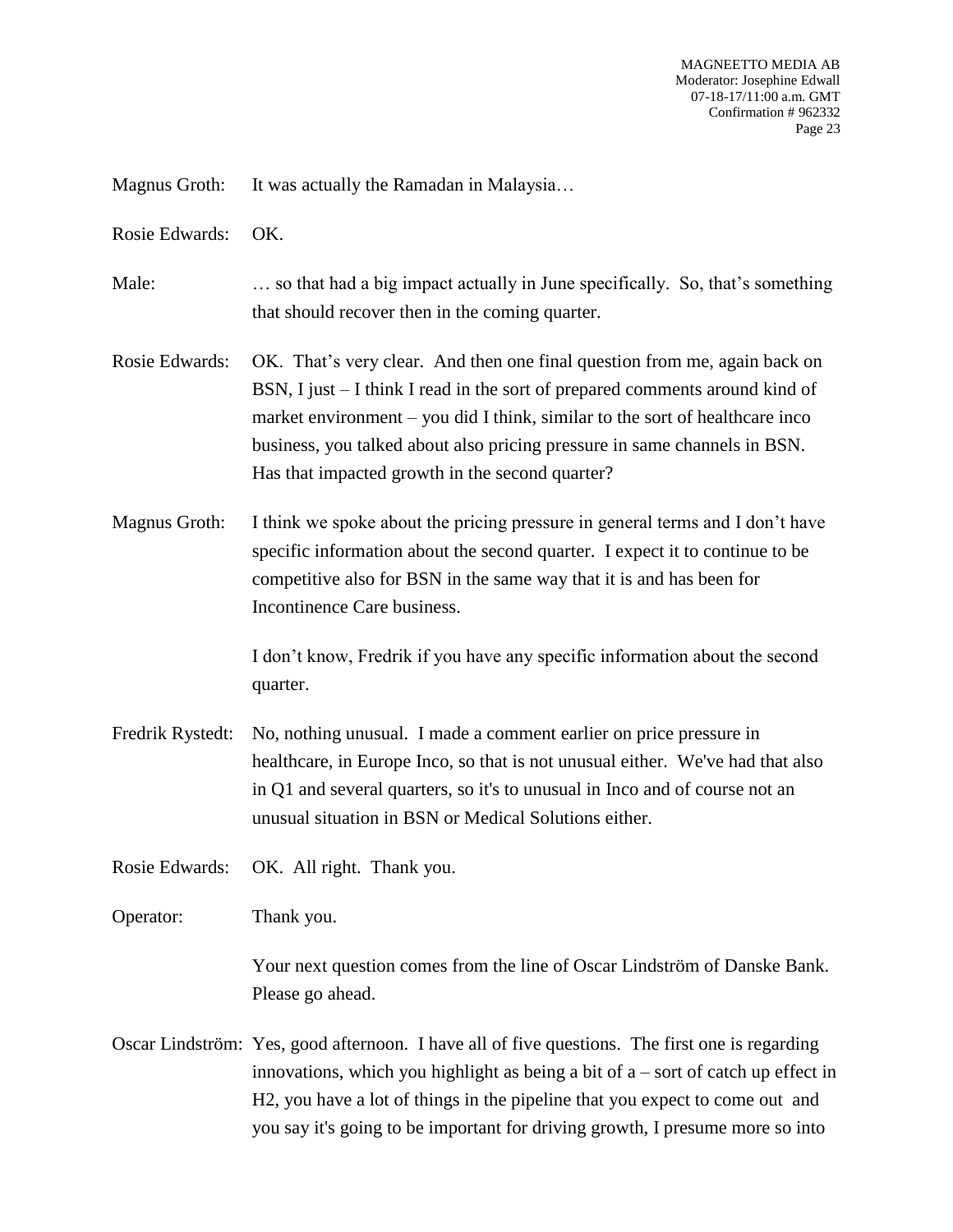2018, is this something that we should – sort of when we do our modeling, expect any significant impact from? On organic growth…

Magnus Groth: There are two factors, one is that it's unusually high level in total, but then of course, we have the addition of launches now from BSN, so there are two factors in here. But usually, we have around 30 launches per year, so of course, this is a high quarter, even if you deduct the BSN launches in this quarter.

> It's – I think it's very difficult to put in a model, but it's very important for us when we negotiate with retailers about shelf space and about pricing. And with the intense competition we've been facing now for years in Europe retail in Incontinence Care especially and also to strengthen our position in Incontinence Care in North America, this will definitely help us. So, I mean more innovation is always good, but to model that, I think it's difficult.

- Oscar Lindström: Second question is relating to the tender balance in Inco that you say will be reversing itself now, as I understood, in H2, kind of compared to H1. How should we model that or what sort of  $-$  what's the size of that impact? Is it a positive organic growth impact? Or is there also a margin component to it?
- Fredrik Rystedt: It's not necessarily margin component. It's largely a volume component. And as we said, we – we've had a significant negative tender balance without having stated any numbers for this and we don't. But we will still have a slightly negative – we will have a negative tender balance also in Q3 and it will shift towards the positive in Q4. So, it's – you can say it's a reversal of the negative tender balance situation as of now. As of Q2, it's the bottom in that sense. So, it will still be negative in Q3, but not as negative as in Q2 and it will turn to the positive in Q4.
- Oscar Lindström: And for Personal Care, if I may (try to sort of) are we talking about a percentage point in organic growth, sort of from total…

Fredrik Rystedt: We have never – we have never specified that...

Oscar Lindstrom: OK, yes.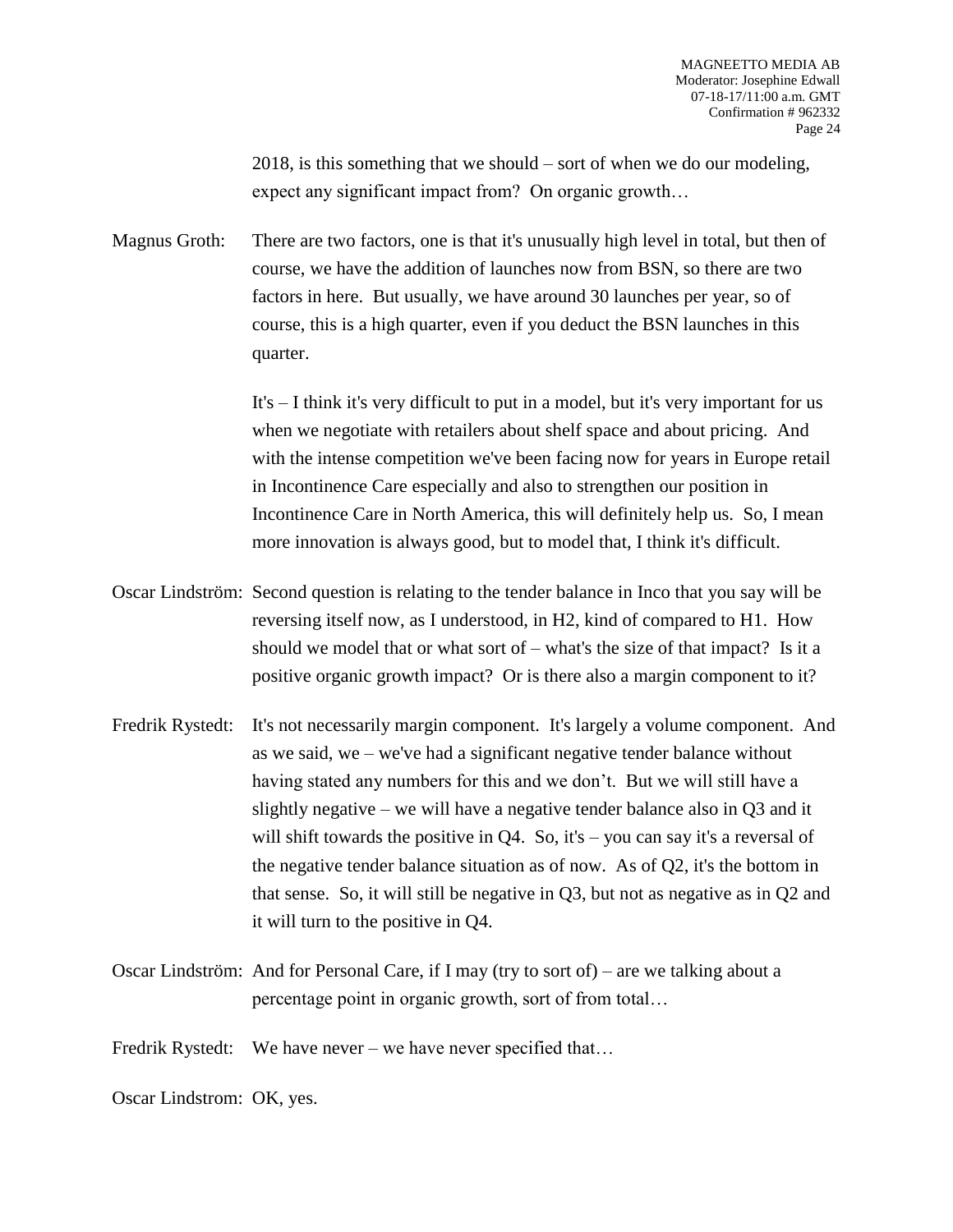Fredrik Rystedt: ... tender balance that exactly.

- Oscar Lindström: My third question is relating to tissue competition in Europe. I mean you stated very clearly that it's – you know, when one organic growth is weak, competition of course, tends to heat up, but has there been any impact from new capacity also behind the increased competition? And what has – have you yet seen any impact from your stop sales of mother reels market?
- Magnus Groth: (We have) new capacities coming in throughout this year and also last year, mainly from the established regional players, so that's Sofidel, Wepa, Tronchetti and as we speak in this year, there's been one new big machine coming online in Poland close to the German border.

There's been some more capacity in France. And there's quite some capacity coming into Spain. But that's  $-$  it's not huge, but it's enough in a tough environment to kind of – everything adds up, because even if it's only 30,000 tons or 60,000 tons, it's not much in the overall picture, but when that volume participates in several tenders, it has a negative impact on the overall price level. And typically these – this shows up in some of the very big private label tenders.

So, it's not that there's an unusually high amount, but it can  $-$  all adds up with the somewhat slower growth and of course the very tough competition between retailers are also fighting each other to get back to growth with lower prices and so on. So, it's just another component.

- Oscar Lindström: Do you believe we've you've seen the worst of this yet? Or is there more to come in terms of the increased competition and I guess …
- Magnus Groth: I think (actually this  $-\sigma r$ ) supply and demand balance shifts over time and right now, there's been some more volume coming in. Of course, there's some going out. We are shutting some volumes, some others are also taking out older assets, so it adds to the problem. I would say it's not the biggest issue. The biggest issue is the slower – the little bit slow growth and the kind of intense competition between retailers and the high raw material prices, which is really affecting margins.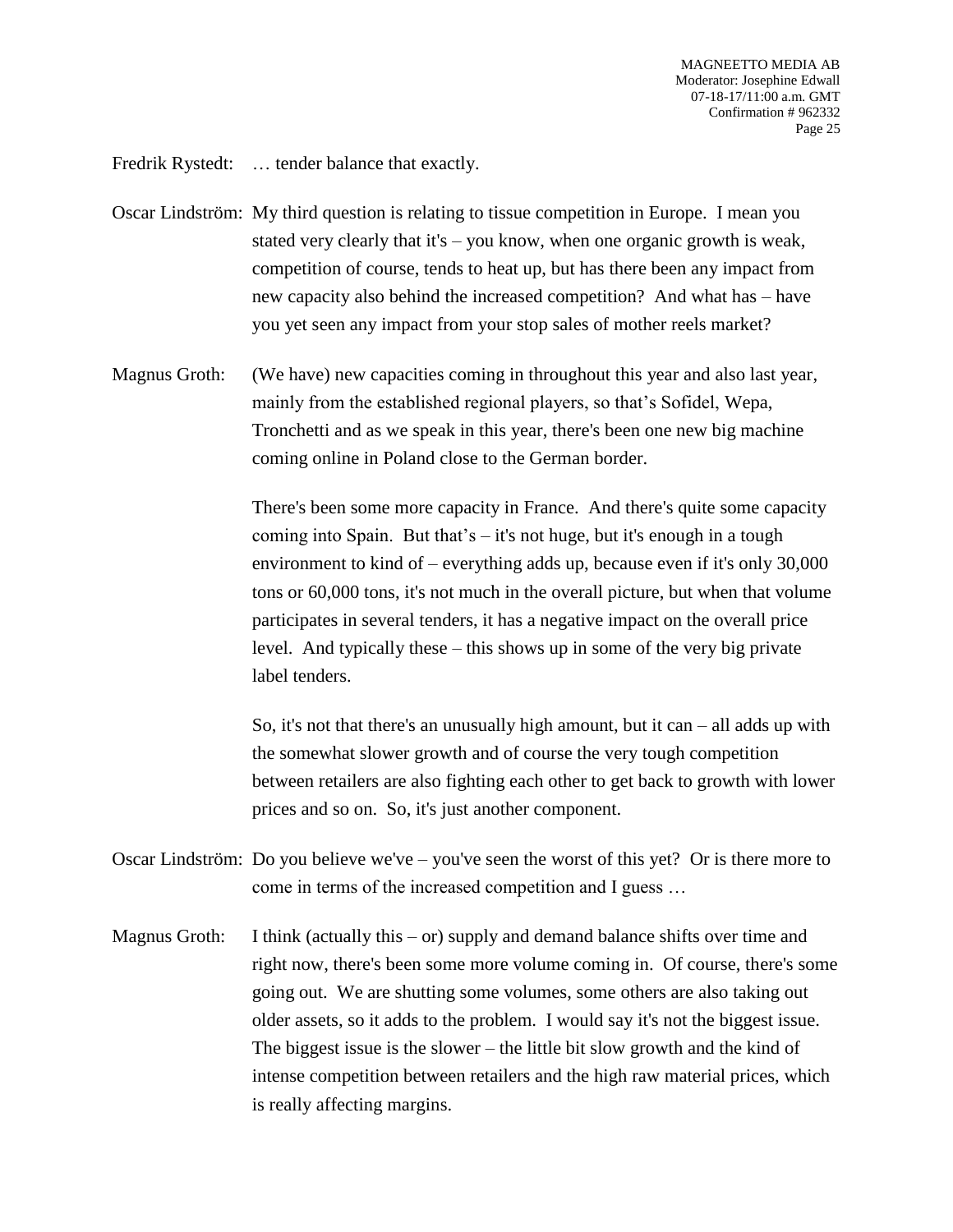- Oscar Lindström: And then just on raw materials in North America, which is I guess, primarily RCP, the chart seems – that you had in the presentation pack here, seems to show prices actually going down in North America over the past couple of months, but you sound sort of unsure. I mean should we expect that they should be flat quarter on quarter or is there sort of still higher prices?
- Fredrik Rystedt: No, there are still high prices and we still expect higher raw material costs sequentially. So, you're absolutely right, that trend line showed slightly lower prices in the quarter – trending lower prices. It's not trending favorably right for this moment, so perhaps more the opposite.

And if you look at other grades, than sorted office paper, we see a continued very, very strong hike of raw material prices. So, for the time being, there is no easing so to speak and of course, we hope that this will come down at some future state, but for the time being, it doesn't look that way in the immediate future.

- Oscar Lindström: And my final question and just is on BSN medical. I know that you've been asked this before, but I understand the organic growth issues, not really the deviation in EBITA margin versus what we saw last year, which was like I think, 25 percent adjusted EBITA margin. And now you came in at just over 17 percent, does trading days – and I think there was some other costs, explain that whole deviation? Or should we really expect sort of operating margins for BSN medical to be slightly lower this year, compared to last year for – for some reason?
- Fredrik Rystedt: Yes, maybe I can  $-I$  can just start perhaps with a more technical thing, you can't see that from the report because we didn't own the company at the time, so we haven't reported adjusted EBITA numbers for BSN for – as a comparison for you, but it's not 25. I think you were actually referring to EBITDA, so if you look at the actual EBITA levels, they're actually lower. So, the gap is not as significant as you would explain – or as you would say, using 25%.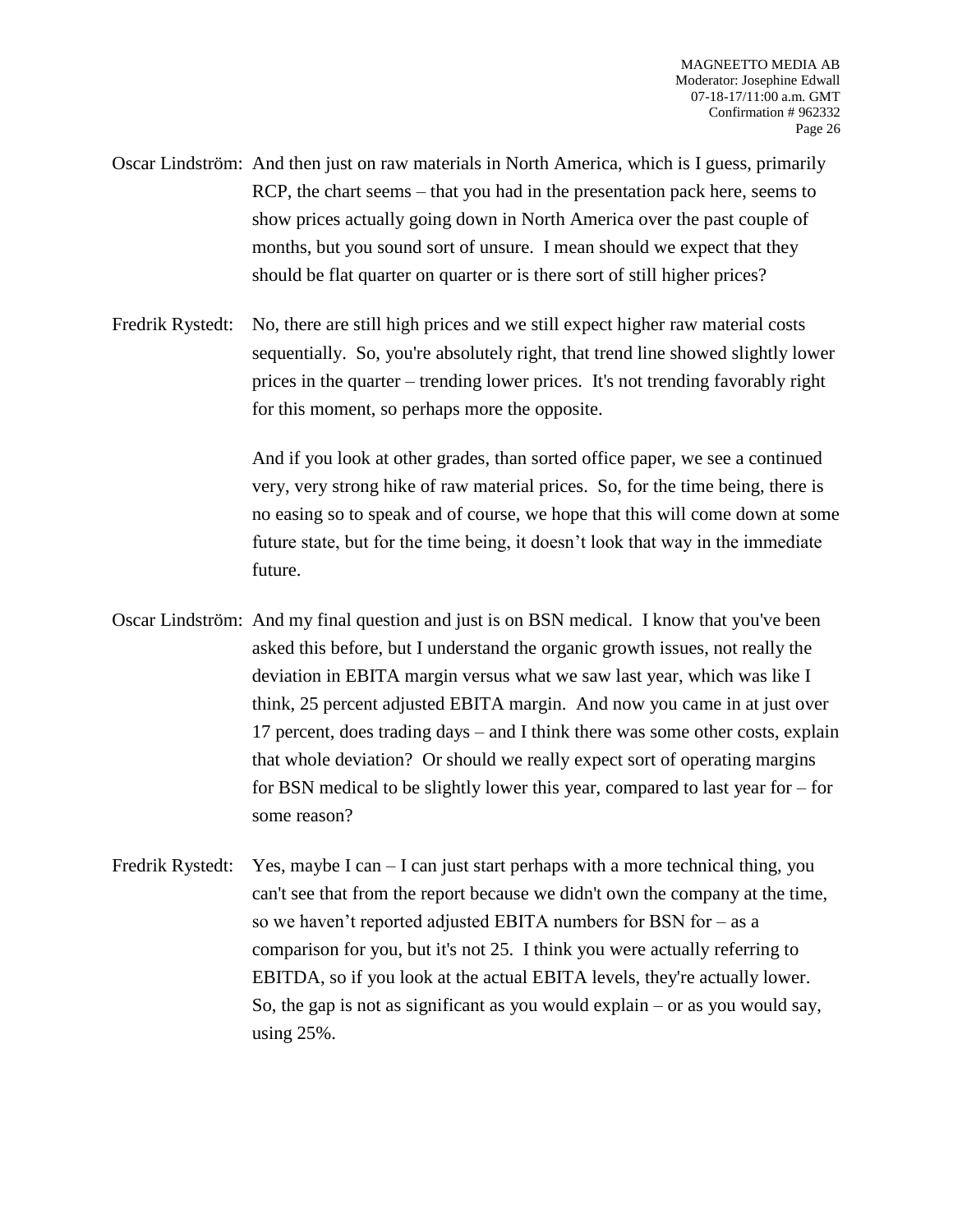So – and then we have the 1.5 and the 1 percent for Venezuela, so the gap is roughly about 3 percent as you can see and most of that, as we have explained, is coming from absorption.

Oscar Lindström: All right. Thank you.

Operator: Thank you.

You have another question from the line of Ian Wood at Redburn. Please go ahead.

- Ian Wood: Hi, guys, thanks for taking the follow up. Just a quick one on your CAPEX level. I think you spoke about a bit of a step up in the Tissue Roadmap and bringing a bit of it forward because of the increased competition you're seeing. I mean this 7 billion that you're guiding for this year, do you think that's a reasonable number for us to look forward future years? Or do you see CAPEX coming up as the program goes on? Thank you.
- Magnus Groth: We don't give guidance on CAPEX more than one year at a time. The 7 billion applies to this year including then the investment in Mexico, the startup of the machine in the UK as I mentioned and other investments in converting mostly – so this would also then of course depend on the general market climate and so on. So, we don't give any guidance on that for the future.

Ian Wood: OK, fine. Thanks.

Josephine Edwall: Operator, I think we have time for one more question and then we need to conclude.

Operator: Certainly.

Your last question then comes from the line of Robert Waldschmidt from Liberum. Please go ahead.

Robert Waldschmidt: Oh, good afternoon. Just wanted to ask a question on Tissue in particular with respect to one, what you are seeing in the UK specifically – seems to be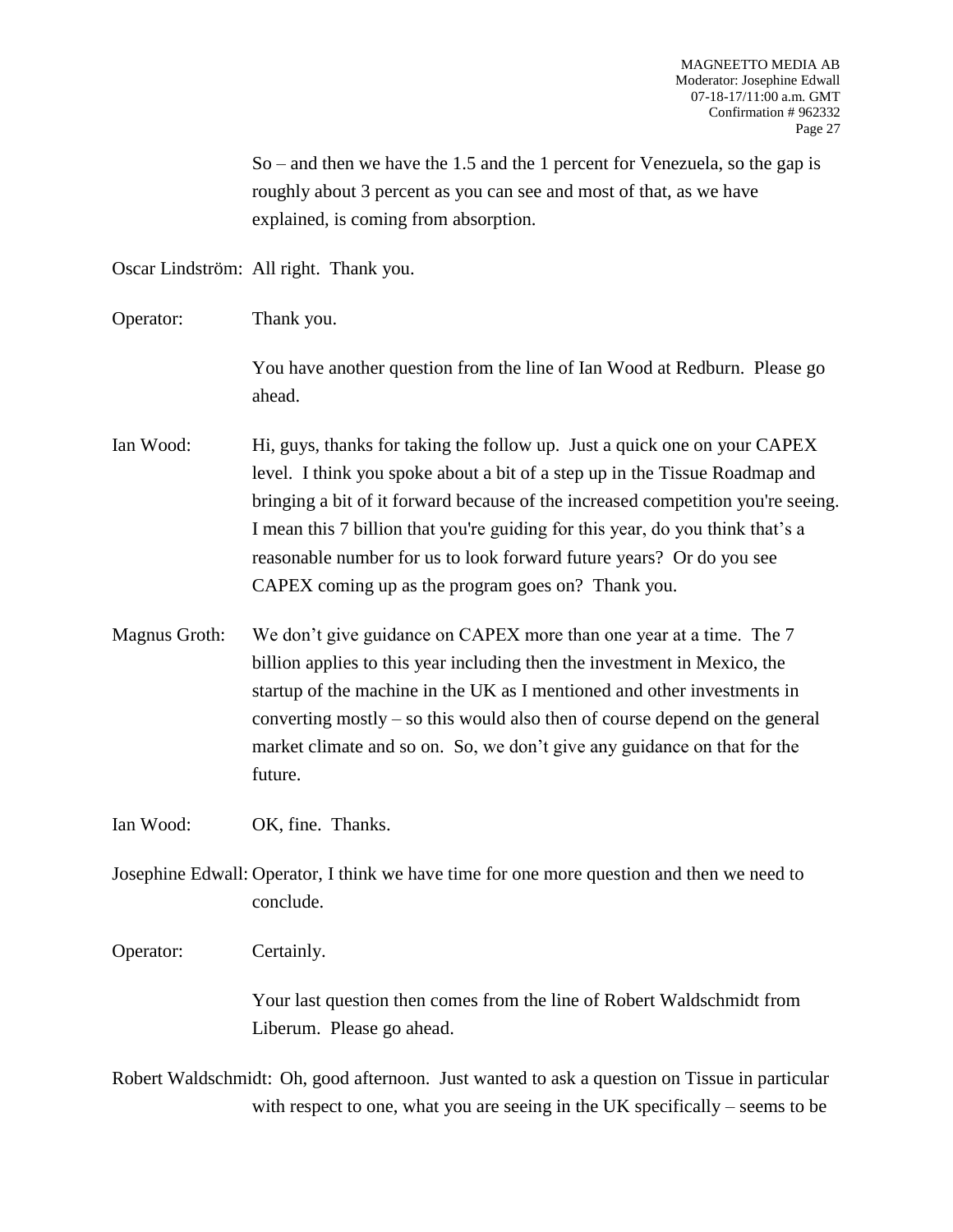some significant price competition in this market and you've clearly got a differential with Brexit.

And then secondly, whilst you're exiting mother reels or  $-1$  guess selectively selling less mother reels in Europe, my understanding is there's also available mother reels from outside of Europe, which are coming into the market and can you shed any color on that as well? Thank you.

Magnus Groth: Absolutely yes, correct with  $-$  in terms of competition in the UK, actually already since a year and when we see the impact on specifically Essity and our position in the UK, we think that we're through the worst of that and that we could actually start seeing some sequential – or not sequential but quarter over last year's quarter, easing towards the end of this year, because during last year, the Brexit during some very tough competition between retailers, we lost both margins and volume in the UK and we are actually starting to recover from that, so we already have that issue, so to say, during the last year.

> And mother reel sales – yes there's import of mother reel sales to Europe, but it's actually quite specific. The only country where there is a big impact that we can see is in the UK specifically, where there are a number of converters who are then buying these mother reel and converting them. So – but it's a quite specific UK phenomena, which of course we see mother reel in some other smaller markets, but that's where it has the big impact.

> But from our perspective, we feel that we already have significant negative impact from Brexit, from the retailers and how they have been fighting in the UK and that we're starting to leave that behind us actually…

Robert Waldschmidt: Right. So, you'd say the pricing environment is betting better potentially?

Magnus Groth: Well, it's not back to where it was, but it's gradually improving throughout the second half of this year.

Robert Waldschmidt: OK. Thank you.

Josephine Edwall: OK, so Magnus, any final words to conclude this press conference?